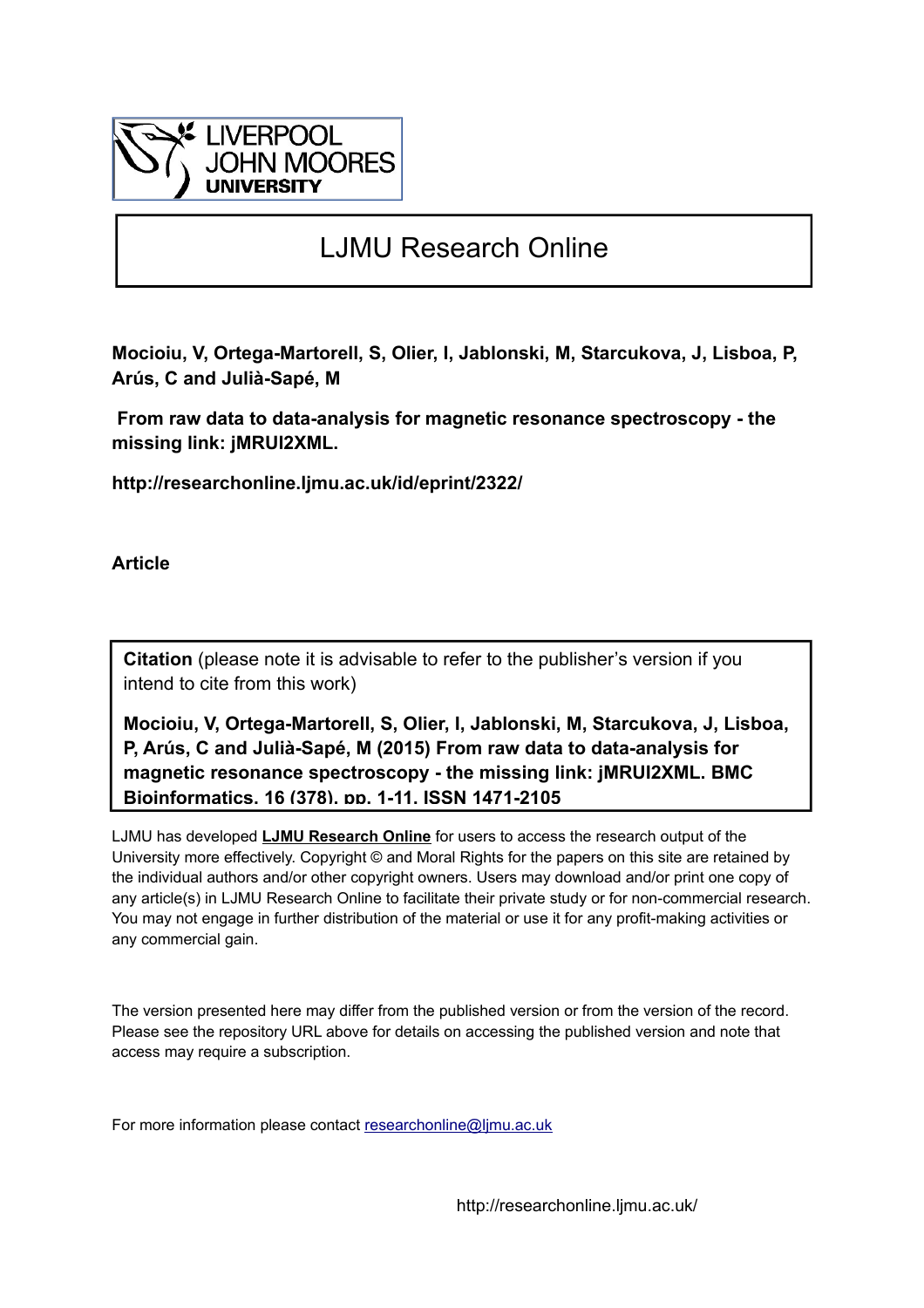

#### <span id="page-1-0"></span>element **DATASET**

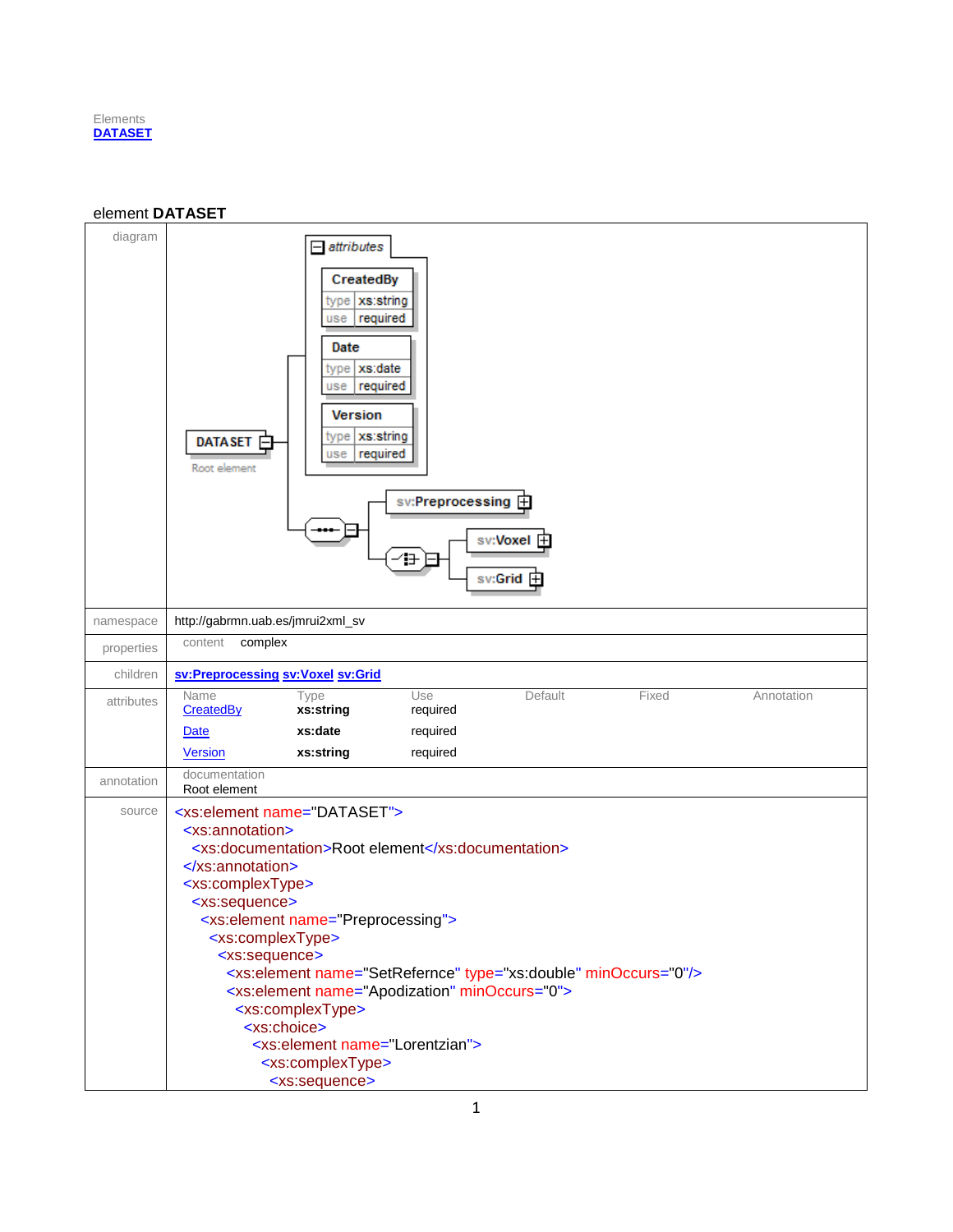| <xs:element name="Hz" type="xs:integer"></xs:element>                            |
|----------------------------------------------------------------------------------|
|                                                                                  |
|                                                                                  |
|                                                                                  |
| <xs:element name="Gaussian"></xs:element>                                        |
| <xs:complextype></xs:complextype>                                                |
| <xs:sequence></xs:sequence>                                                      |
| <xs:element name="Hz" type="xs:integer"></xs:element>                            |
|                                                                                  |
|                                                                                  |
| $\le$ /xs:element>                                                               |
| $\langle$ xs:choice>                                                             |
|                                                                                  |
| $\langle$ xs:element                                                             |
| <xs:element minoccurs="0" name="WaterFiltering"></xs:element>                    |
| <xs:complextype></xs:complextype>                                                |
| <xs:sequence></xs:sequence>                                                      |
| <xs:element name="NumberOfLorentzians" type="xs:integer"></xs:element>           |
| <xs:sequence maxoccurs="3"></xs:sequence>                                        |
| <xs:element name="MinPPM" type="xs:double"></xs:element>                         |
| <xs:element name="MaxPPM" type="xs:double"></xs:element>                         |
|                                                                                  |
|                                                                                  |
|                                                                                  |
| $\le$ /xs:element>                                                               |
| <xs:element minoccurs="0" name="BaselineCorrection"></xs:element>                |
| <xs:complextype></xs:complextype>                                                |
| <xs:sequence maxoccurs="3"></xs:sequence>                                        |
| <xs:element name="MinPPM" type="xs:double"></xs:element>                         |
| <xs:element name="MaxPPM" type="xs:double"></xs:element>                         |
|                                                                                  |
|                                                                                  |
| $\langle$ xs:element>                                                            |
| <xs:element minoccurs="0" name="NumberOfPoints"></xs:element>                    |
| <xs:complextype></xs:complextype>                                                |
| <xs:sequence></xs:sequence>                                                      |
| <xs:element name="NrPoints" type="xs:integer"></xs:element>                      |
| <xs:element name="MinPPM" type="xs:double"></xs:element>                         |
| <xs:element name="MaxPPM" type="xs:double"></xs:element>                         |
|                                                                                  |
|                                                                                  |
| $\langle$ xs:element>                                                            |
| <xs:element minoccurs="0" name="SetToUnitLength" type="xs:boolean"></xs:element> |
| <xs:element minoccurs="0" name="AlignmentCorrection"></xs:element>               |
| <xs:complextype></xs:complextype>                                                |
| <xs:sequence></xs:sequence>                                                      |
| <xs:element name="isBrainH" type="xs:boolean"></xs:element>                      |
| <xs:element name="minSNR" type="xs:double"></xs:element>                         |
| <xs:element name="minSTD" type="xs:double"></xs:element>                         |
| <xs:element name="maxSTD" type="xs:double"></xs:element>                         |
| <xs:element name="firstPeak" type="xs:double"></xs:element>                      |
| <xs:element minoccurs="0" name="secondPeak" type="xs:double"></xs:element>       |
| <xs:element minoccurs="0" name="thirdPeak" type="xs:double"></xs:element>        |
|                                                                                  |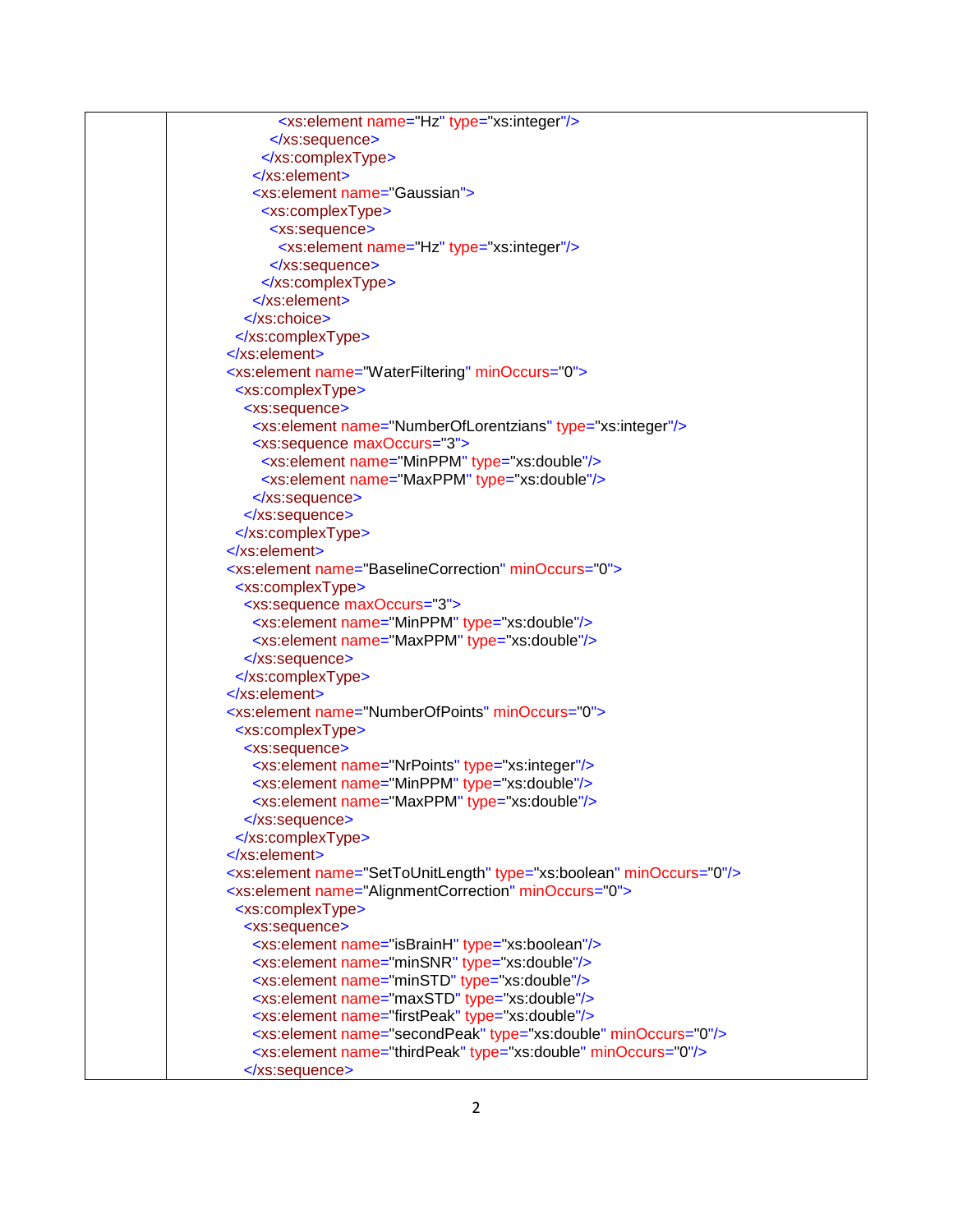| $\le$ /xs:element>                                                                   |
|--------------------------------------------------------------------------------------|
| <xs:element name="AdditionalInformation"></xs:element>                               |
| <xs:complextype></xs:complextype>                                                    |
| <xs:sequence></xs:sequence>                                                          |
| <xs:element name="Name" type="xs:string"></xs:element>                               |
| <xs:element name="Place" type="xs:string"></xs:element>                              |
| <xs:element minoccurs="0" name="Keywords" type="xs:string"></xs:element>             |
| <xs:element minoccurs="0" name="Observations" type="xs:string"></xs:element>         |
|                                                                                      |
|                                                                                      |
| $\le$ /xs:element>                                                                   |
|                                                                                      |
|                                                                                      |
| $\le$ /xs:element>                                                                   |
| <xs:choice></xs:choice>                                                              |
| <xs:element name="Voxel"></xs:element>                                               |
| <xs:complextype></xs:complextype>                                                    |
| <xs:sequence></xs:sequence>                                                          |
| <xs:element name="Tissue"></xs:element>                                              |
| <xs:complextype></xs:complextype>                                                    |
| <xs:attribute name="Type" type="xs:string"></xs:attribute>                           |
|                                                                                      |
| $\langle$ xs:element>                                                                |
| <xs:element name="Spectrum"></xs:element>                                            |
|                                                                                      |
| <xs:attribute name="FirstPPM" type="xs:double" use="required"></xs:attribute>        |
| <xs:attribute name="LastPPM" type="xs:double" use="required"></xs:attribute>         |
| <xs:attribute name="NumberOfPoints" type="xs:integer" use="required"></xs:attribute> |
| <xs:attribute name="SNR" type="xs:double"></xs:attribute>                            |
|                                                                                      |
| $\langle$ xs:element>                                                                |
| <xs:element name="Grid"></xs:element>                                                |
| <xs:complextype></xs:complextype>                                                    |
| <xs:sequence></xs:sequence>                                                          |
| <xs:element maxoccurs="unbounded" name="Voxel"></xs:element>                         |
| <xs:complextype></xs:complextype>                                                    |
| <xs:sequence></xs:sequence>                                                          |
| <xs:element name="Tissue"></xs:element>                                              |
| <xs:complextype></xs:complextype>                                                    |
| <xs:attribute name="Type" type="xs:string"></xs:attribute>                           |
|                                                                                      |
| $\le$ /xs:element>                                                                   |
| <xs:element name="Spectrum"></xs:element>                                            |
|                                                                                      |
| <xs:attribute name="FirstPPM" type="xs:double" use="required"></xs:attribute>        |
| <xs:attribute name="LastPPM" type="xs:double" use="required"></xs:attribute>         |
| <xs:attribute name="NumberOfPoints" type="xs:integer" use="required"></xs:attribute> |
| <xs:attribute name="Xaxis" type="xs:integer" use="required"></xs:attribute>          |
| <xs:attribute name="Yaxis" type="xs:integer" use="required"></xs:attribute>          |
| <xs:attribute name="Zaxis" type="xs:integer" use="required"></xs:attribute>          |
| <xs:attribute name="SNR" type="xs:double"></xs:attribute>                            |
|                                                                                      |
|                                                                                      |
|                                                                                      |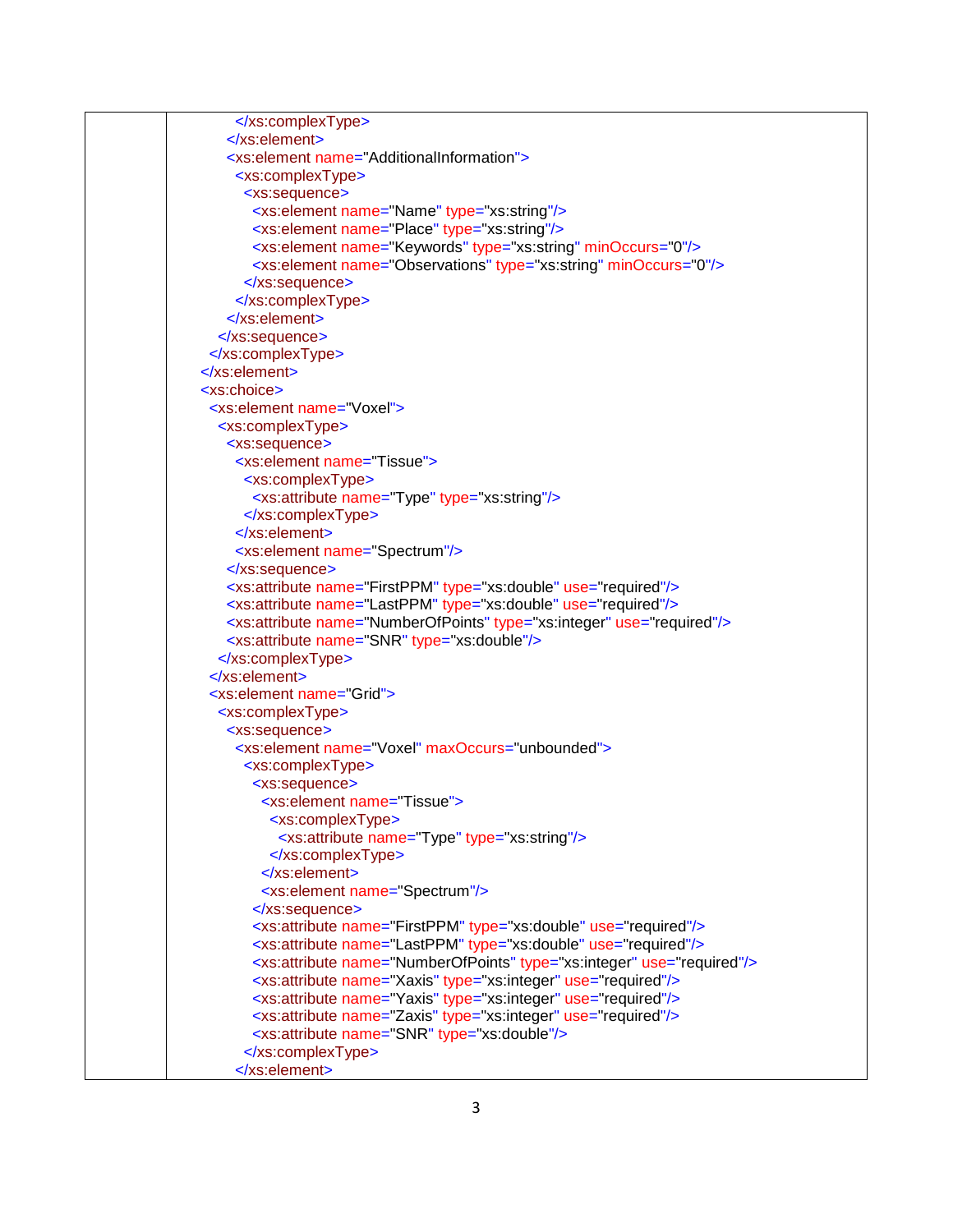| $\langle$ xs:sequence>                                                         |
|--------------------------------------------------------------------------------|
|                                                                                |
| $\langle$ xs:element                                                           |
| $\langle$ xs:choice>                                                           |
| $\langle$ xs:sequence>                                                         |
| <xs:attribute name="CreatedBy" type="xs:string" use="required"></xs:attribute> |
| <xs:attribute name="Date" type="xs:date" use="required"></xs:attribute>        |
| <xs:attribute name="Version" type="xs:string" use="required"></xs:attribute>   |
|                                                                                |
| $\le$ /xs:element>                                                             |
|                                                                                |

# <span id="page-4-0"></span>attribute **DATASET/@CreatedBy**

| type       | xs:string                                                                               |
|------------|-----------------------------------------------------------------------------------------|
| properties | required<br>use                                                                         |
|            | source   <xs:attribute name="CreatedBy" type="xs:string" use="required"></xs:attribute> |

## <span id="page-4-1"></span>attribute **DATASET/@Date**

| type       | xs:date                                                                      |
|------------|------------------------------------------------------------------------------|
| properties | required<br>use                                                              |
|            | source   <xs: attribute="" name="Date" type="xs: date" use="required"></xs:> |

## <span id="page-4-2"></span>attribute **DATASET/@Version**

|            | type   xs:string                                                                  |
|------------|-----------------------------------------------------------------------------------|
| properties | required<br>use                                                                   |
|            | source   <xs: attribute="" name="Version" type="xs: string" use="required"></xs:> |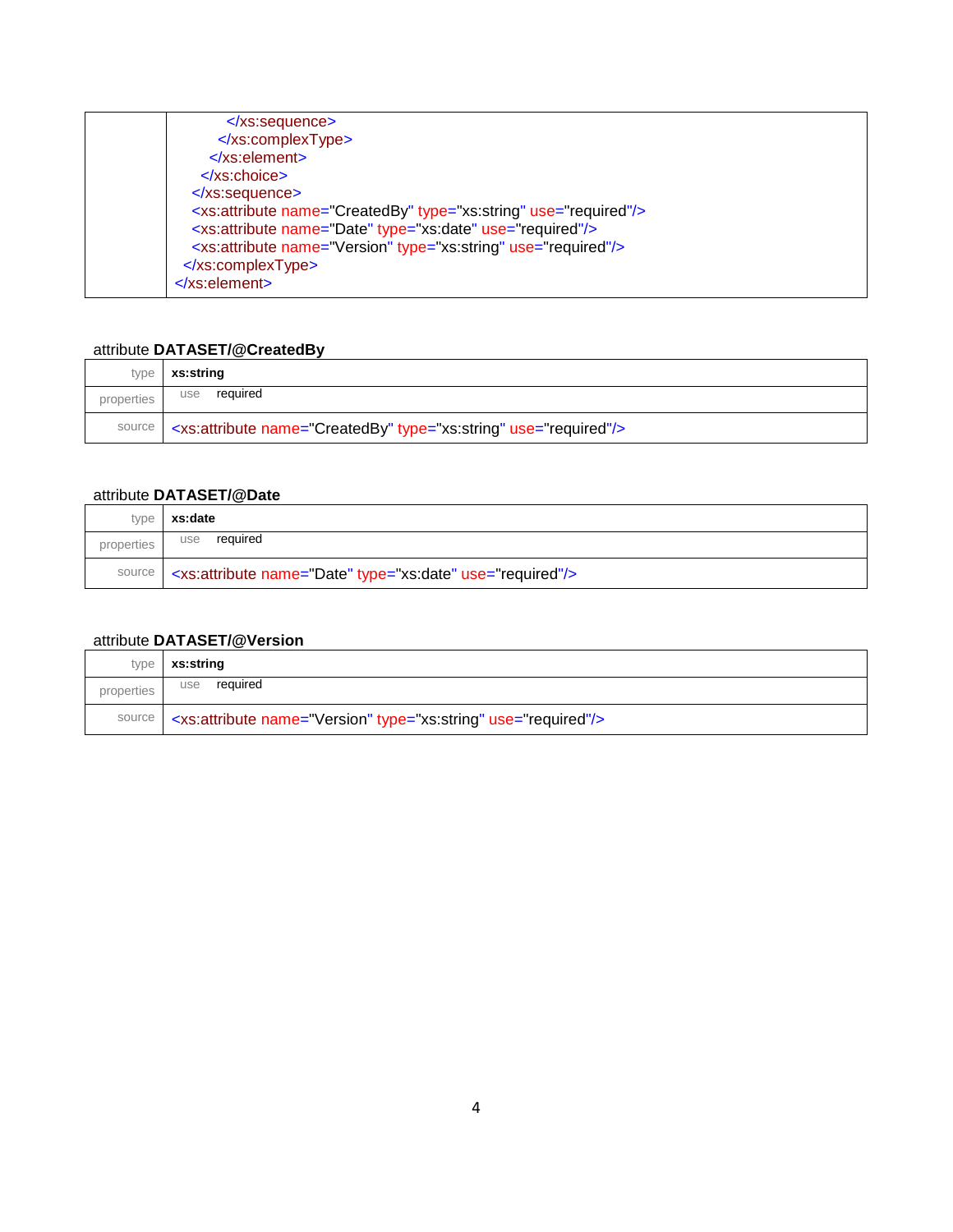#### <span id="page-5-0"></span>element **DATASET/Preprocessing**

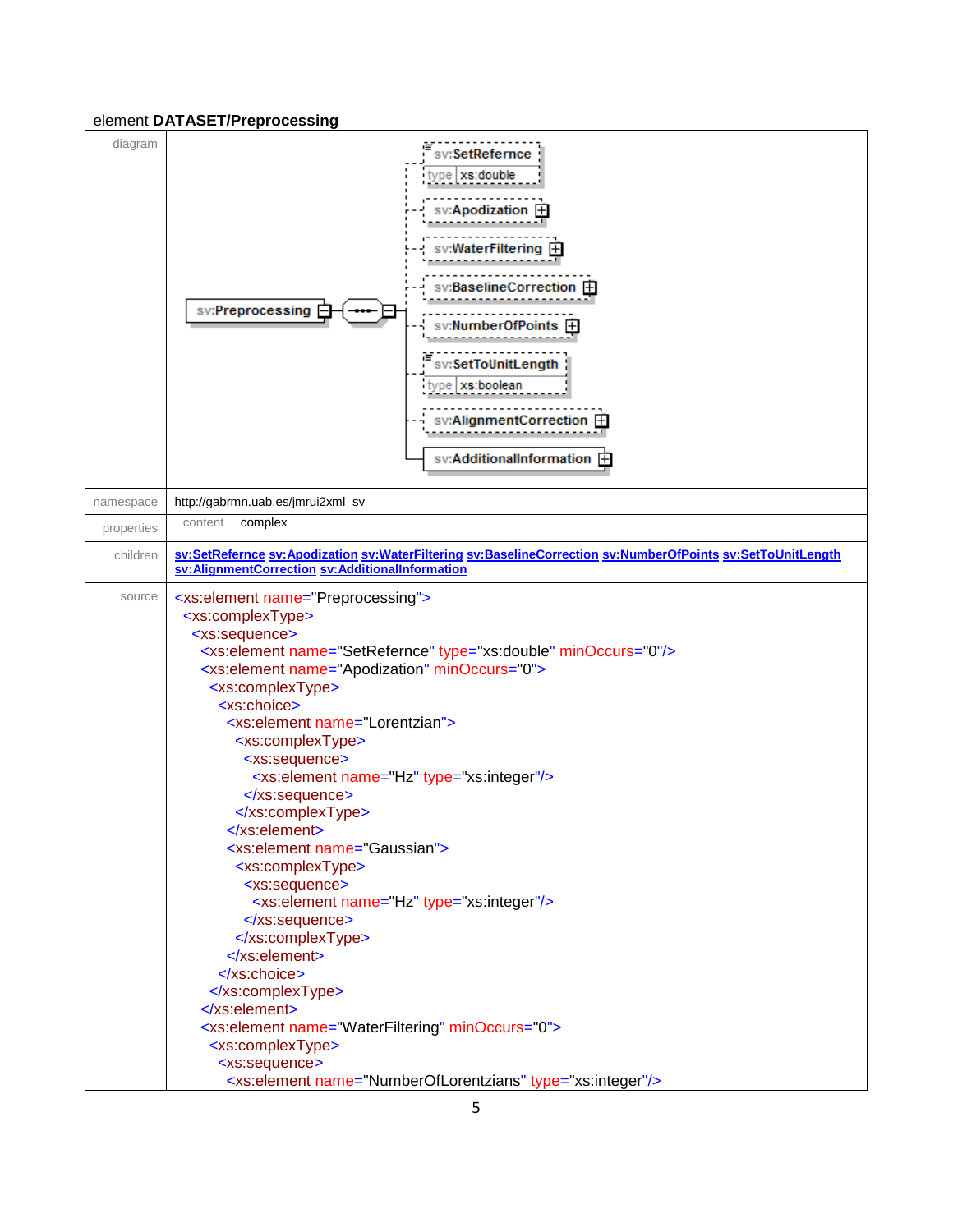| <xs:sequence maxoccurs="3"></xs:sequence>                                        |
|----------------------------------------------------------------------------------|
| <xs:element name="MinPPM" type="xs:double"></xs:element>                         |
| <xs:element name="MaxPPM" type="xs:double"></xs:element>                         |
|                                                                                  |
|                                                                                  |
|                                                                                  |
| $\le$ /xs:element>                                                               |
| <xs:element minoccurs="0" name="BaselineCorrection"></xs:element>                |
| <xs:complextype></xs:complextype>                                                |
| <xs:sequence maxoccurs="3"></xs:sequence>                                        |
| <xs:element name="MinPPM" type="xs:double"></xs:element>                         |
| <xs:element name="MaxPPM" type="xs:double"></xs:element>                         |
|                                                                                  |
|                                                                                  |
| $\le$ /xs:element>                                                               |
| <xs:element minoccurs="0" name="NumberOfPoints"></xs:element>                    |
| <xs:complextype></xs:complextype>                                                |
| <xs:sequence></xs:sequence>                                                      |
| <xs:element name="NrPoints" type="xs:integer"></xs:element>                      |
| <xs:element name="MinPPM" type="xs:double"></xs:element>                         |
| <xs:element name="MaxPPM" type="xs:double"></xs:element>                         |
|                                                                                  |
|                                                                                  |
| $\le$ /xs:element>                                                               |
| <xs:element minoccurs="0" name="SetToUnitLength" type="xs:boolean"></xs:element> |
| <xs:element minoccurs="0" name="AlignmentCorrection"></xs:element>               |
| <xs:complextype></xs:complextype>                                                |
| <xs:sequence></xs:sequence>                                                      |
| <xs:element name="isBrainH" type="xs:boolean"></xs:element>                      |
| <xs:element name="minSNR" type="xs:double"></xs:element>                         |
| <xs:element name="minSTD" type="xs:double"></xs:element>                         |
| <xs:element name="maxSTD" type="xs:double"></xs:element>                         |
| <xs:element name="firstPeak" type="xs:double"></xs:element>                      |
| <xs:element minoccurs="0" name="secondPeak" type="xs:double"></xs:element>       |
| <xs:element minoccurs="0" name="thirdPeak" type="xs:double"></xs:element>        |
|                                                                                  |
|                                                                                  |
| $\langle$ xs:element>                                                            |
| <xs:element name="AdditionalInformation"></xs:element>                           |
| <xs:complextype></xs:complextype>                                                |
| <xs:sequence></xs:sequence>                                                      |
| <xs:element name="Name" type="xs:string"></xs:element>                           |
| <xs:element name="Place" type="xs:string"></xs:element>                          |
| <xs:element minoccurs="0" name="Keywords" type="xs:string"></xs:element>         |
| <xs:element minoccurs="0" name="Observations" type="xs:string"></xs:element>     |
|                                                                                  |
|                                                                                  |
| $\le$ /xs:element>                                                               |
|                                                                                  |
|                                                                                  |
|                                                                                  |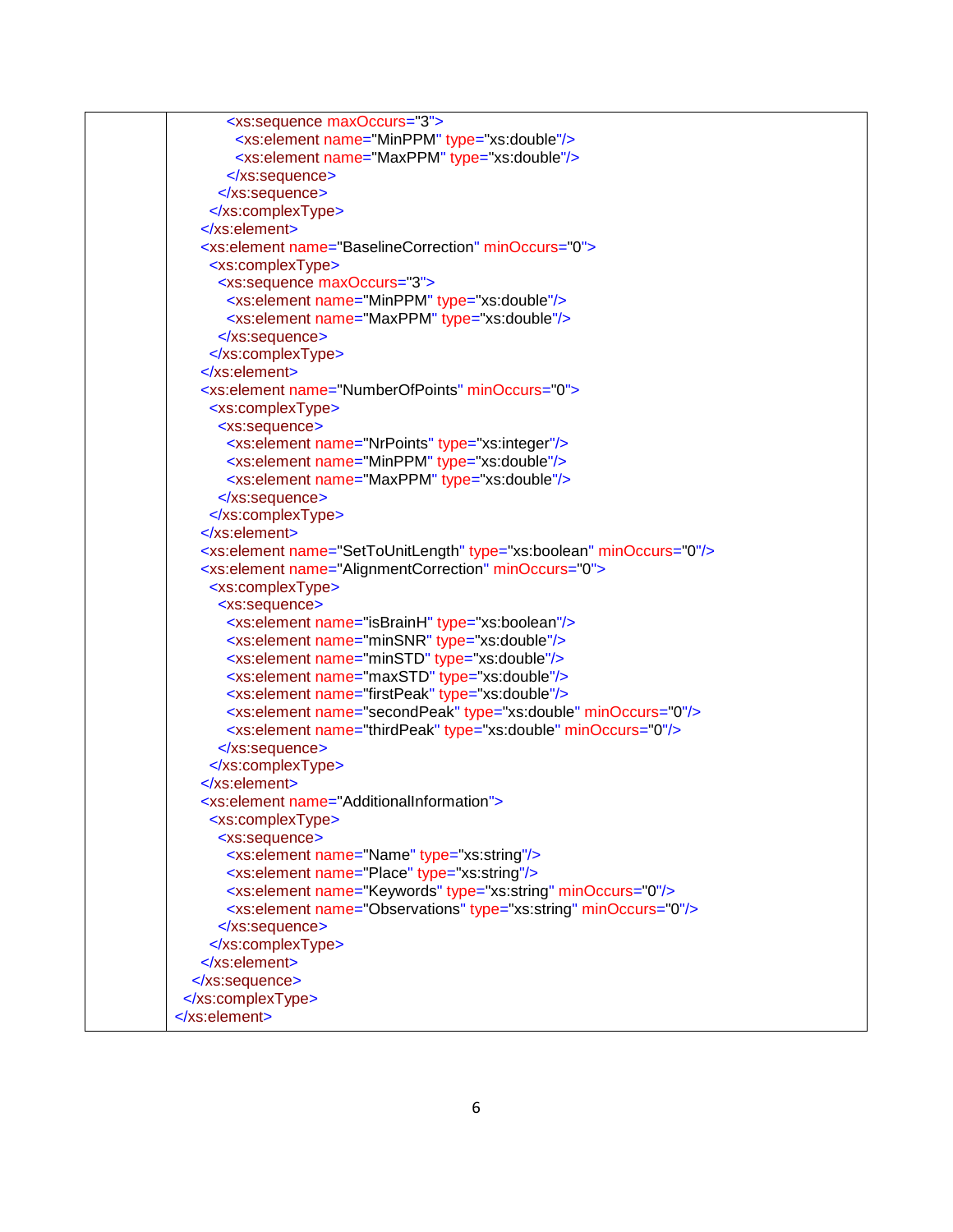## <span id="page-7-0"></span>element **DATASET/Preprocessing/SetRefernce**

| diagram    | 喧<br>sv:SetRefernce<br>type xs:double                                       |
|------------|-----------------------------------------------------------------------------|
| namespace  | http://gabrmn.uab.es/jmrui2xml_sv                                           |
| type       | xs:double                                                                   |
| properties | $minOcc$ 0<br>maxOcc 1<br>simple<br>content                                 |
| source     | <xs:element minoccurs="0" name="SetRefernce" type="xs:double"></xs:element> |

# <span id="page-7-1"></span>element **DATASET/Preprocessing/Apodization**

| diagram    | sv:Lorentzian 中<br>sv:Apodization <b>□</b><br>sv:Gaussian +                                                                                                                                                                                                                                                                                                                                                                                                                                                                                                                                                                                  |
|------------|----------------------------------------------------------------------------------------------------------------------------------------------------------------------------------------------------------------------------------------------------------------------------------------------------------------------------------------------------------------------------------------------------------------------------------------------------------------------------------------------------------------------------------------------------------------------------------------------------------------------------------------------|
| namespace  | http://gabrmn.uab.es/jmrui2xml_sv                                                                                                                                                                                                                                                                                                                                                                                                                                                                                                                                                                                                            |
| properties | minOcc<br>$\Omega$<br>maxOcc<br>1<br>complex<br>content                                                                                                                                                                                                                                                                                                                                                                                                                                                                                                                                                                                      |
| children   | sv:Lorentzian sv:Gaussian                                                                                                                                                                                                                                                                                                                                                                                                                                                                                                                                                                                                                    |
| source     | <xs:element minoccurs="0" name="Apodization"><br/><xs:complextype><br/><xs:choice><br/><xs:element name="Lorentzian"><br/><xs:complextype><br/><xs:sequence><br/><xs:element name="Hz" type="xs:integer"></xs:element><br/></xs:sequence><br/></xs:complextype><br/><math>\langle</math>xs:element&gt;<br/><xs:element name="Gaussian"><br/><xs:complextype><br/><xs:sequence><br/><xs:element name="Hz" type="xs:integer"></xs:element><br/></xs:sequence><br/></xs:complextype><br/><math>\langle</math>xs:element&gt;<br/><math>\langle</math>xs:choice&gt;<br/></xs:element></xs:element></xs:choice></xs:complextype><br/></xs:element> |

# <span id="page-7-2"></span>element **DATASET/Preprocessing/Apodization/Lorentzian**

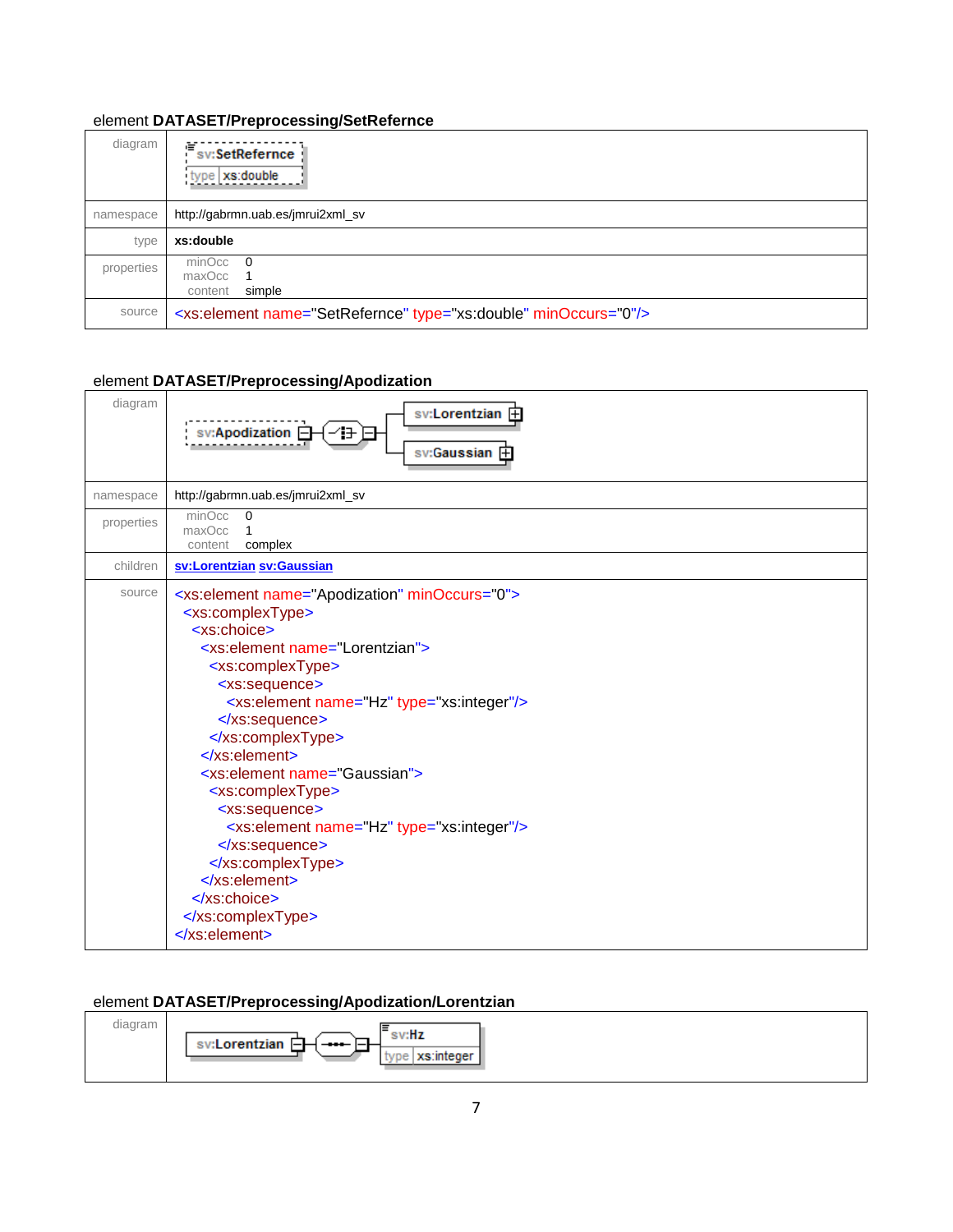| namespace  | http://gabrmn.uab.es/jmrui2xml_sv                                                                                                                                                                                         |
|------------|---------------------------------------------------------------------------------------------------------------------------------------------------------------------------------------------------------------------------|
| properties | complex<br>content                                                                                                                                                                                                        |
| children   | sv:Hz                                                                                                                                                                                                                     |
| source     | <xs:element name="Lorentzian"><br/><xs:complextype><br/><xs:sequence><br/><xs:element name="Hz" type="xs:integer"></xs:element><br/></xs:sequence><br/></xs:complextype><br/><math>\le</math>/xs:element&gt;</xs:element> |

# <span id="page-8-1"></span>element **DATASET/Preprocessing/Apodization/Lorentzian/Hz**

| diagram    | ⊫<br>sv:Hz<br>type   xs:integer                       |
|------------|-------------------------------------------------------|
| namespace  | http://gabrmn.uab.es/jmrui2xml_sv                     |
| type       | xs:integer                                            |
| properties | simple<br>content                                     |
| source     | <xs:element name="Hz" type="xs:integer"></xs:element> |

## <span id="page-8-0"></span>element **DATASET/Preprocessing/Apodization/Gaussian**

| diagram    | $\equiv$ sv:Hz<br>sv:Gaussian <b>□</b><br>-<br>xs:integer<br>type                                                                                                                                                          |
|------------|----------------------------------------------------------------------------------------------------------------------------------------------------------------------------------------------------------------------------|
| namespace  | http://gabrmn.uab.es/jmrui2xml_sv                                                                                                                                                                                          |
| properties | complex<br>content                                                                                                                                                                                                         |
| children   | sv:Hz                                                                                                                                                                                                                      |
| source     | <xs:element name="Gaussian"><br/><xs:complextype><br/><xs:sequence><br/><xs:element name="Hz" type="xs:integer"></xs:element><br/></xs:sequence><br/></xs:complextype><br/><math>\langle</math>xs:element&gt;</xs:element> |

## <span id="page-8-2"></span>element **DATASET/Preprocessing/Apodization/Gaussian/Hz**

| diagram   | ⊫<br>sv:Hz<br>type   xs:integer   |
|-----------|-----------------------------------|
| namespace | http://gabrmn.uab.es/jmrui2xml_sv |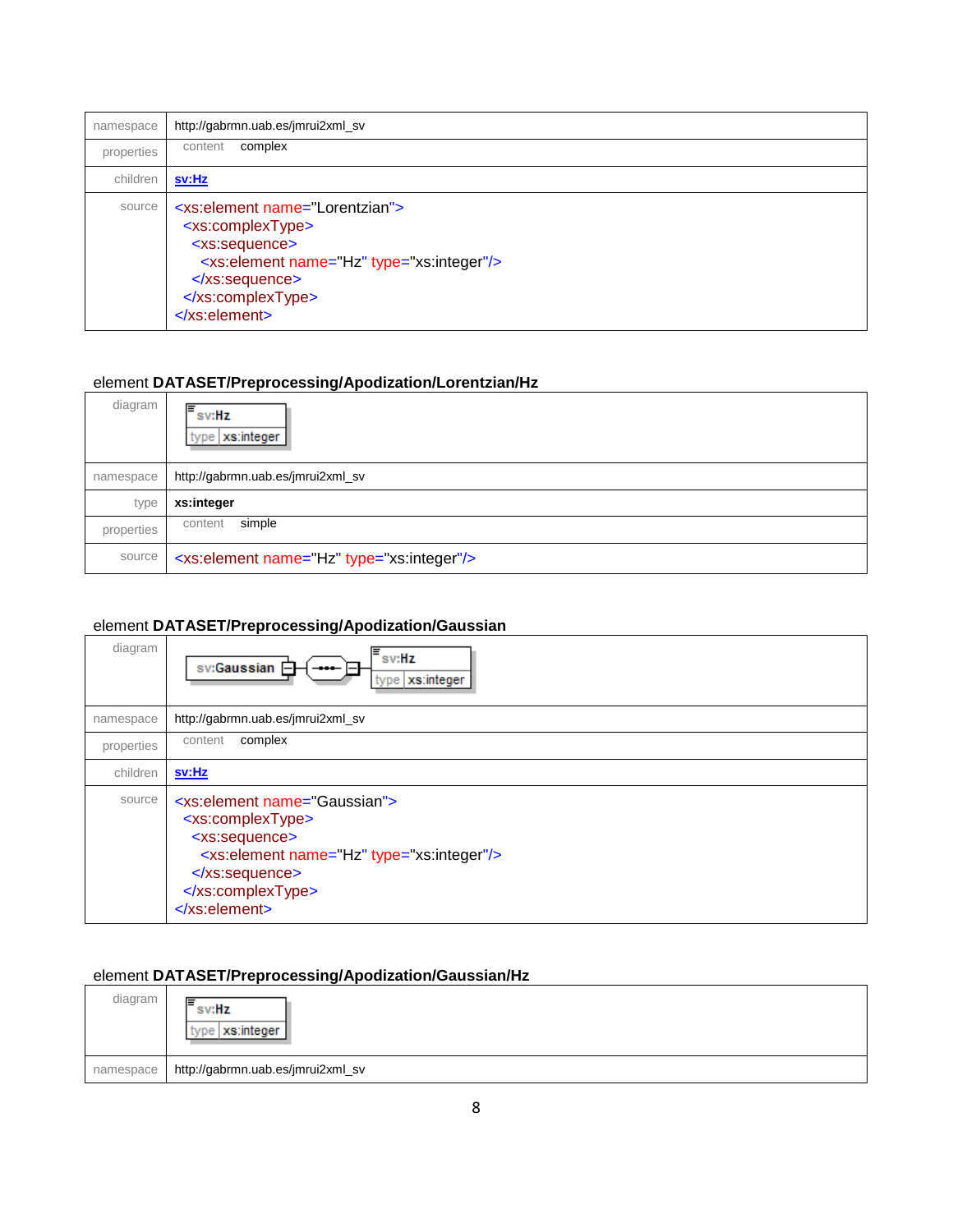| type       | xs:integer                                            |
|------------|-------------------------------------------------------|
| properties | simple<br>content                                     |
| source     | <xs:element name="Hz" type="xs:integer"></xs:element> |

# <span id="page-9-0"></span>element **DATASET/Preprocessing/WaterFiltering**

| diagram    | sv:NumberOfLorentzians<br>type   xs:integer<br>sv:WaterFiltering E<br>sv:MinPPM<br>type   xs:double<br>sv:MaxPPM<br>xs:double<br>type                                                                                                                                                                                                                                                                                                     |
|------------|-------------------------------------------------------------------------------------------------------------------------------------------------------------------------------------------------------------------------------------------------------------------------------------------------------------------------------------------------------------------------------------------------------------------------------------------|
| namespace  | http://gabrmn.uab.es/jmrui2xml_sv                                                                                                                                                                                                                                                                                                                                                                                                         |
| properties | minOcc<br>0<br>maxOcc<br>complex<br>content                                                                                                                                                                                                                                                                                                                                                                                               |
| children   | sv:NumberOfLorentzians sv:MinPPM sv:MaxPPM                                                                                                                                                                                                                                                                                                                                                                                                |
| source     | <xs:element minoccurs="0" name="WaterFiltering"><br/><xs:complextype><br/><xs:sequence><br/><xs:element name="NumberOfLorentzians" type="xs:integer"></xs:element><br/><xs:sequence maxoccurs="3"><br/><xs:element name="MinPPM" type="xs:double"></xs:element><br/><xs:element name="MaxPPM" type="xs:double"></xs:element><br/></xs:sequence><br/></xs:sequence><br/></xs:complextype><br/><math>\le</math>/xs:element&gt;</xs:element> |

# <span id="page-9-1"></span>element **DATASET/Preprocessing/WaterFiltering/NumberOfLorentzians**

| diagram    | sv:NumberOfLorentzians<br>type   xs:integer                            |
|------------|------------------------------------------------------------------------|
| namespace  | http://gabrmn.uab.es/jmrui2xml_sv                                      |
| type       | xs:integer                                                             |
| properties | simple<br>content                                                      |
| source     | <xs:element name="NumberOfLorentzians" type="xs:integer"></xs:element> |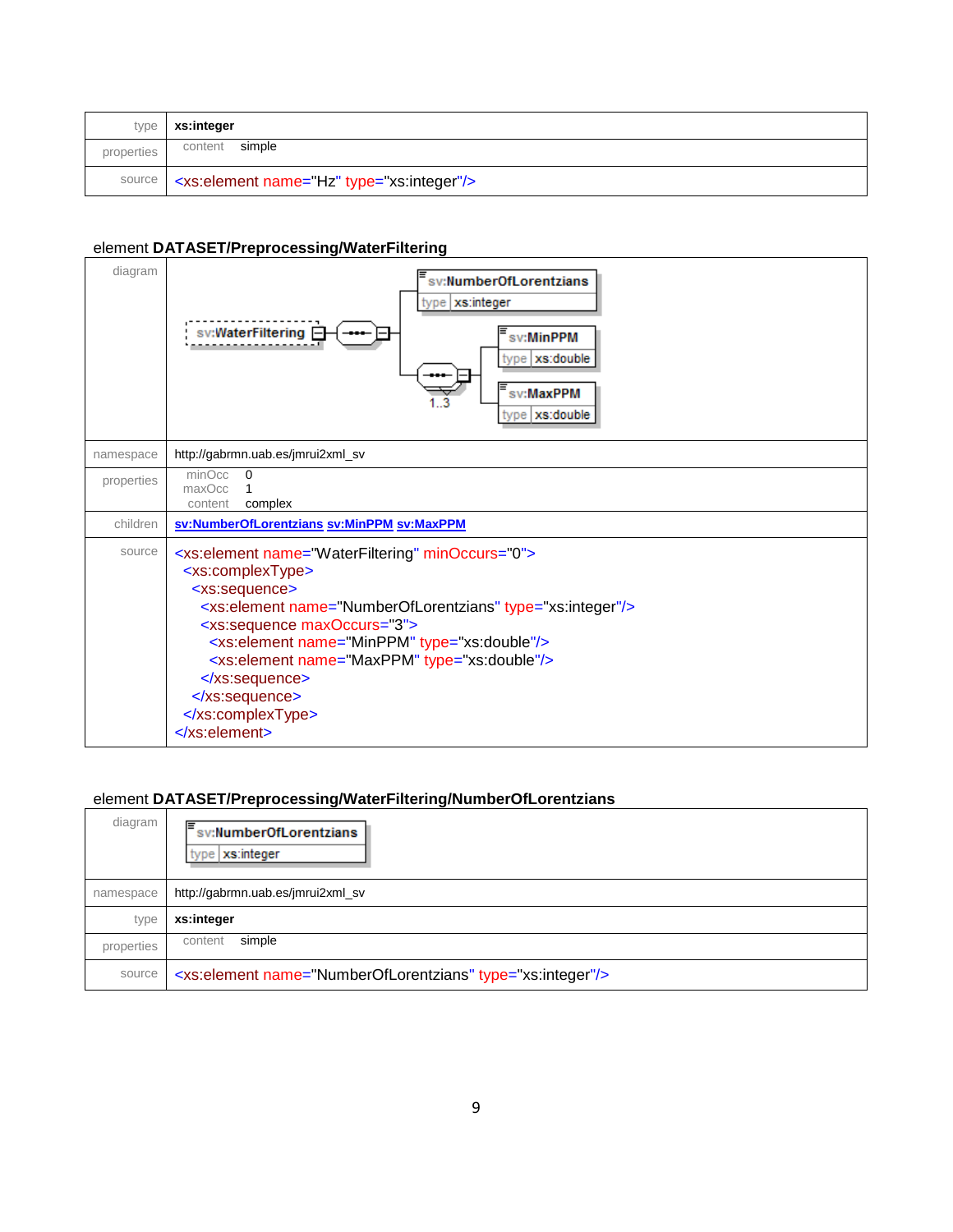#### <span id="page-10-1"></span>element **DATASET/Preprocessing/WaterFiltering/MinPPM**

| diagram    | ⊫<br>sv:MinPPM<br>type   xs:double                       |
|------------|----------------------------------------------------------|
| namespace  | http://gabrmn.uab.es/jmrui2xml_sv                        |
| type       | xs:double                                                |
| properties | simple<br>content                                        |
| source     | <xs:element name="MinPPM" type="xs:double"></xs:element> |

# <span id="page-10-2"></span>element **DATASET/Preprocessing/WaterFiltering/MaxPPM**

| diagram    | sv:MaxPPM<br>type   xs:double                            |
|------------|----------------------------------------------------------|
| namespace  | http://gabrmn.uab.es/jmrui2xml_sv                        |
| type       | xs:double                                                |
| properties | simple<br>content                                        |
| source     | <xs:element name="MaxPPM" type="xs:double"></xs:element> |

# <span id="page-10-0"></span>element **DATASET/Preprocessing/BaselineCorrection**

| diagram    | sv:MinPPM<br>type   xs:double<br>sv:BaselineCorrection <b>□</b><br>sv:MaxPPM<br>type   xs:double                                                                                                                                                                                                                                 |
|------------|----------------------------------------------------------------------------------------------------------------------------------------------------------------------------------------------------------------------------------------------------------------------------------------------------------------------------------|
| namespace  | http://gabrmn.uab.es/jmrui2xml_sv                                                                                                                                                                                                                                                                                                |
| properties | minOcc<br>$\Omega$<br>maxOcc<br>complex<br>content                                                                                                                                                                                                                                                                               |
| children   | sv:MinPPM sv:MaxPPM                                                                                                                                                                                                                                                                                                              |
| source     | <xs:element minoccurs="0" name="BaselineCorrection"><br/><xs:complextype><br/><xs:sequence maxoccurs="3"><br/><xs:element name="MinPPM" type="xs:double"></xs:element><br/><xs:element name="MaxPPM" type="xs:double"></xs:element><br/></xs:sequence><br/></xs:complextype><br/><math>\langle</math>xs:element&gt;</xs:element> |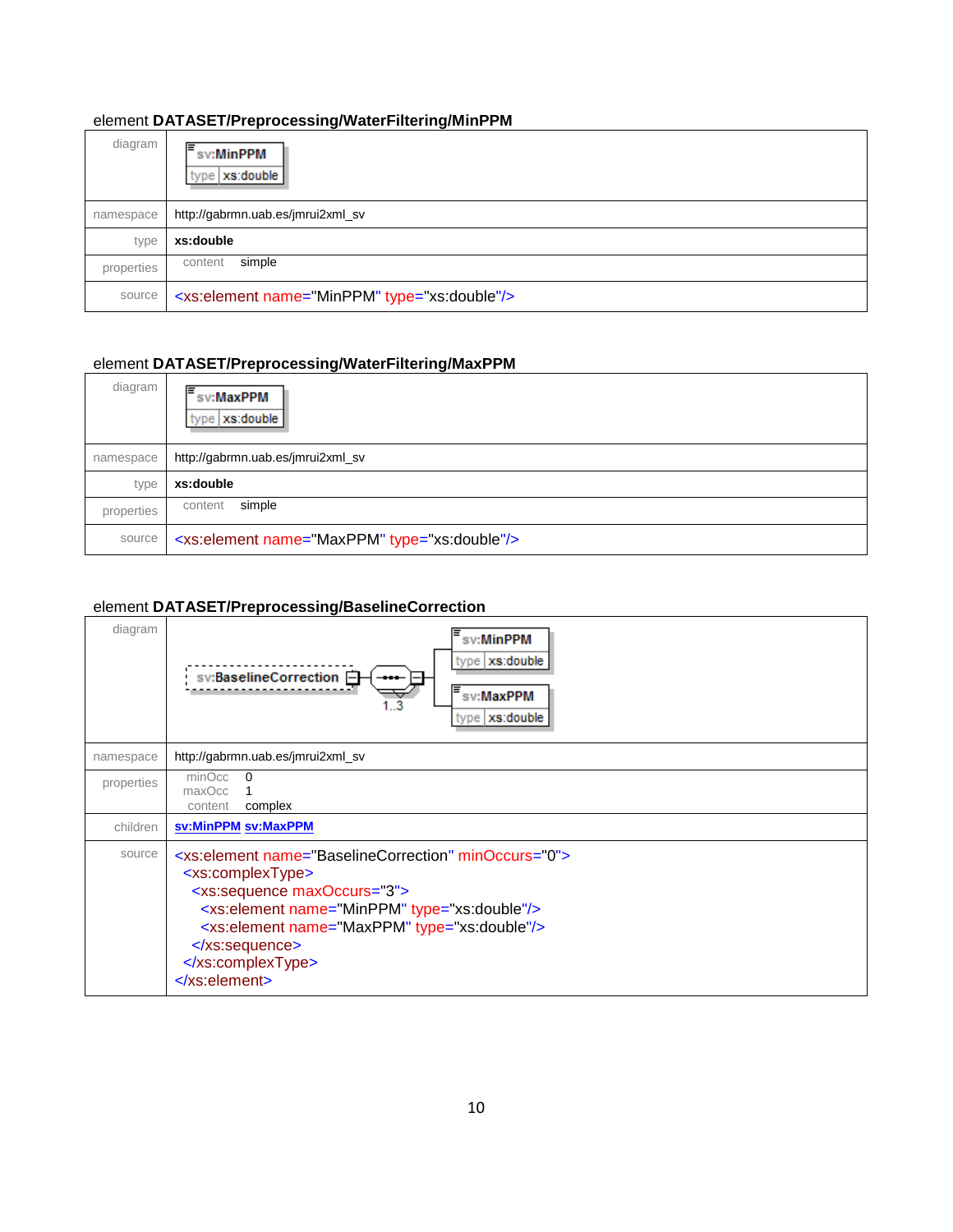## <span id="page-11-1"></span>element **DATASET/Preprocessing/BaselineCorrection/MinPPM**

| diagram    | Ε<br>sv:MinPPM<br>type   xs:double                       |
|------------|----------------------------------------------------------|
| namespace  | http://gabrmn.uab.es/jmrui2xml_sv                        |
| type       | xs:double                                                |
| properties | simple<br>content                                        |
| source     | <xs:element name="MinPPM" type="xs:double"></xs:element> |

# <span id="page-11-2"></span>element **DATASET/Preprocessing/BaselineCorrection/MaxPPM**

| diagram    | sv:MaxPPM<br>type   xs:double                            |
|------------|----------------------------------------------------------|
| namespace  | http://gabrmn.uab.es/jmrui2xml_sv                        |
| type       | xs:double                                                |
| properties | simple<br>content                                        |
| source     | <xs:element name="MaxPPM" type="xs:double"></xs:element> |

# <span id="page-11-0"></span>element **DATASET/Preprocessing/NumberOfPoints**

| diagram    | sv:NrPoints<br>type   xs:integer<br>sv:MinPPM<br>sv:NumberOfPoints <b>□</b><br>type   xs:double<br>sv:MaxPPM<br>type   xs:double                                                                                                                                                                                                                                            |
|------------|-----------------------------------------------------------------------------------------------------------------------------------------------------------------------------------------------------------------------------------------------------------------------------------------------------------------------------------------------------------------------------|
| namespace  | http://gabrmn.uab.es/jmrui2xml_sv                                                                                                                                                                                                                                                                                                                                           |
| properties | minOcc<br>$\Omega$<br>maxOcc<br>complex<br>content                                                                                                                                                                                                                                                                                                                          |
| children   | sv:NrPoints sv:MinPPM sv:MaxPPM                                                                                                                                                                                                                                                                                                                                             |
| source     | <xs:element minoccurs="0" name="NumberOfPoints"><br/><xs:complextype><br/><xs:sequence><br/><xs:element name="NrPoints" type="xs:integer"></xs:element><br/><xs:element name="MinPPM" type="xs:double"></xs:element><br/><xs:element name="MaxPPM" type="xs:double"></xs:element><br/></xs:sequence><br/></xs:complextype><br/><math>\le</math>/xs:element&gt;</xs:element> |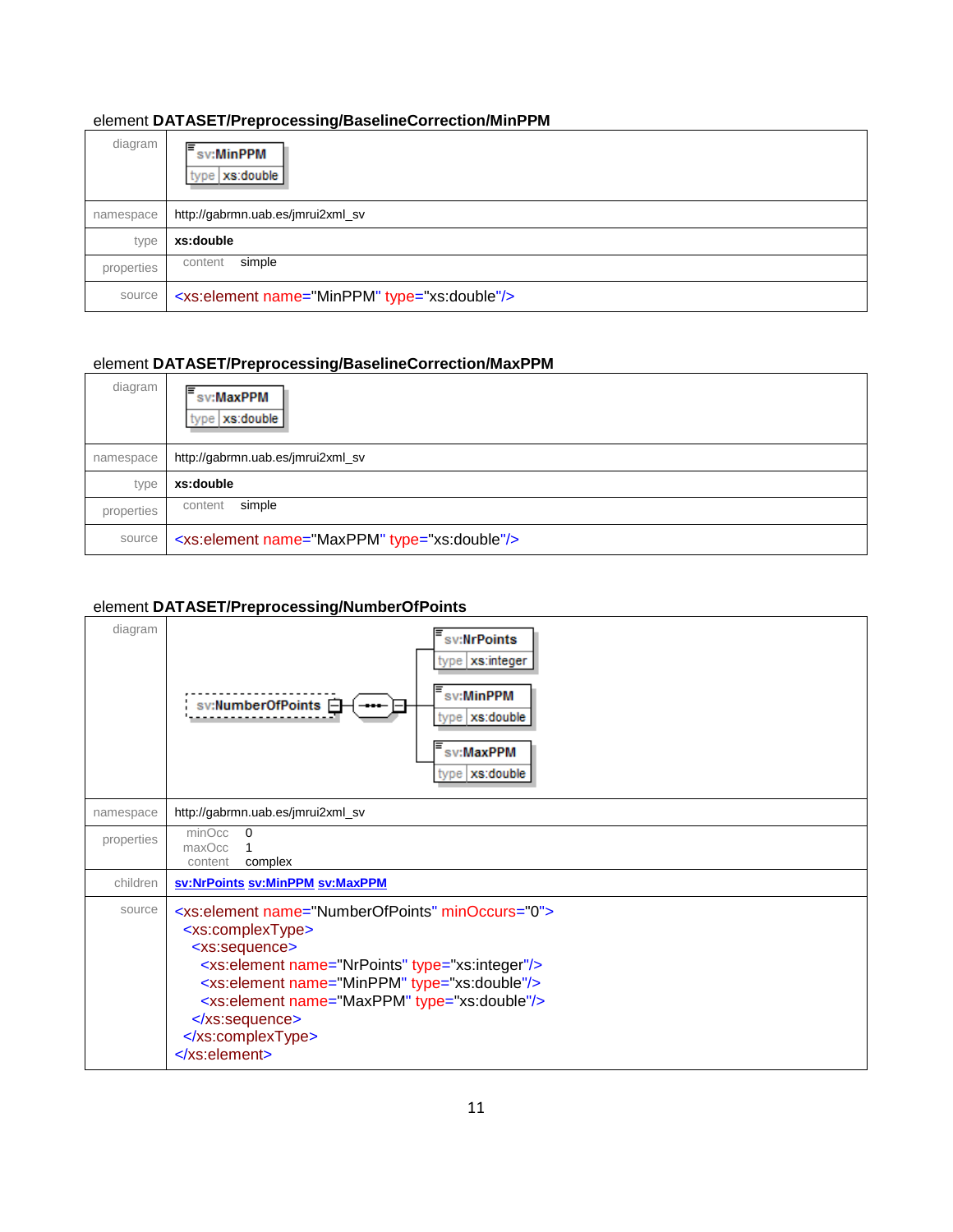# <span id="page-12-1"></span>element **DATASET/Preprocessing/NumberOfPoints/NrPoints**

| diagram    | ⊫<br>sv:NrPoints<br>type   xs:integer                       |
|------------|-------------------------------------------------------------|
| namespace  | http://gabrmn.uab.es/jmrui2xml_sv                           |
| type       | xs:integer                                                  |
| properties | simple<br>content                                           |
| source     | <xs:element name="NrPoints" type="xs:integer"></xs:element> |

# <span id="page-12-2"></span>element **DATASET/Preprocessing/NumberOfPoints/MinPPM**

| diagram    | sv:MinPPM<br>type   xs:double                            |
|------------|----------------------------------------------------------|
| namespace  | http://gabrmn.uab.es/jmrui2xml_sv                        |
| type       | xs:double                                                |
| properties | simple<br>content                                        |
| source     | <xs:element name="MinPPM" type="xs:double"></xs:element> |

# <span id="page-12-3"></span>element **DATASET/Preprocessing/NumberOfPoints/MaxPPM**

| diagram    | ıΞ<br>sv:MaxPPM<br>type   xs:double                      |
|------------|----------------------------------------------------------|
| namespace  | http://gabrmn.uab.es/jmrui2xml_sv                        |
| type       | xs:double                                                |
| properties | simple<br>content                                        |
| source     | <xs:element name="MaxPPM" type="xs:double"></xs:element> |

#### <span id="page-12-0"></span>element **DATASET/Preprocessing/SetToUnitLength**

| diagram    | 這<br>sv:SetToUnitLength<br>type xs:boolean                                       |
|------------|----------------------------------------------------------------------------------|
| namespace  | http://gabrmn.uab.es/jmrui2xml_sv                                                |
| type       | xs:boolean                                                                       |
| properties | $minOcc$ 0<br>maxOcc<br>simple<br>content                                        |
| source     | <xs:element minoccurs="0" name="SetToUnitLength" type="xs:boolean"></xs:element> |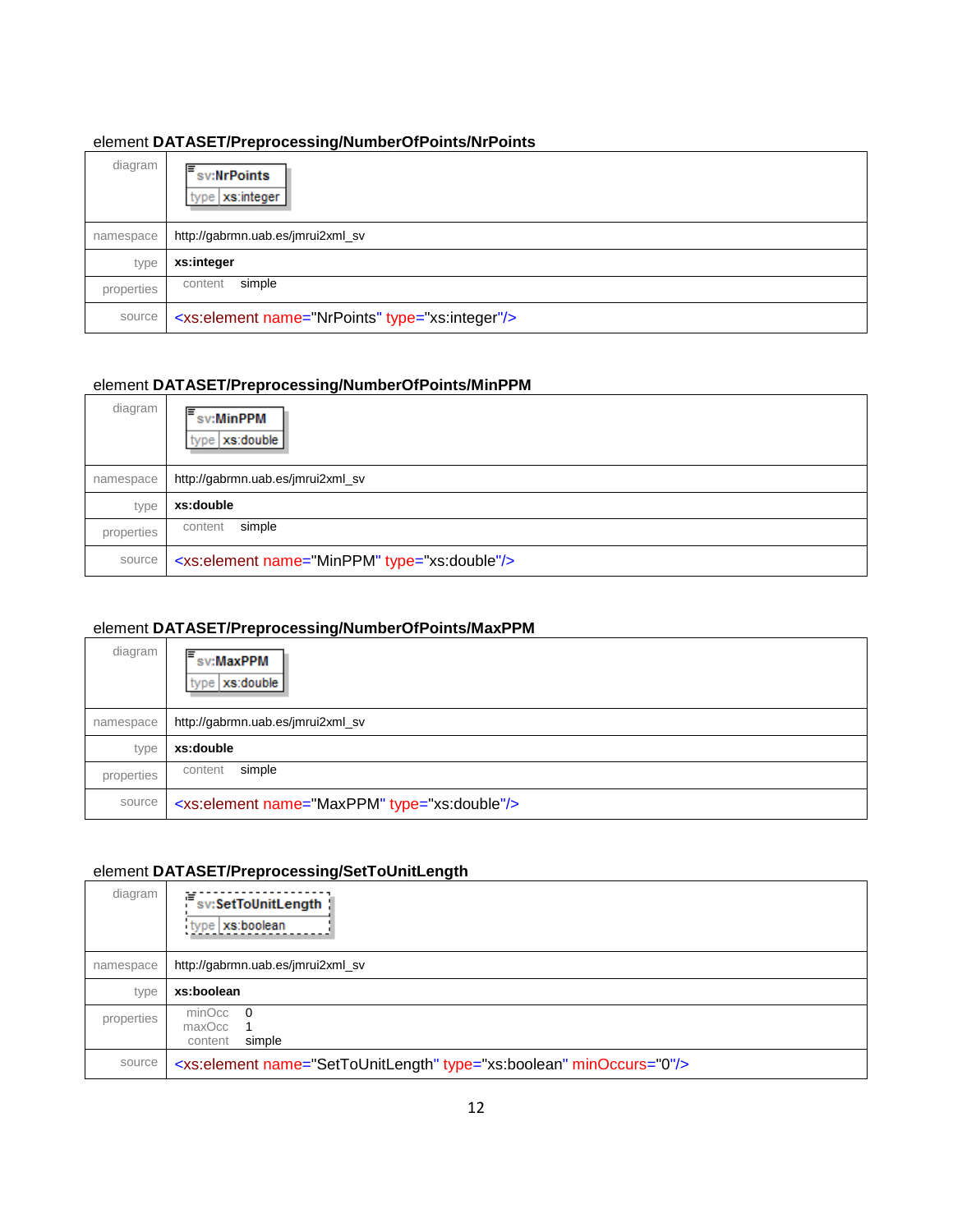| diagram    | sv:isBrainH<br>type   xs:boolean<br>sv:minSNR<br>type xs:double<br>sv:minSTD<br>type   xs:double<br>sv:maxSTD<br>sv:AlignmentCorrection -<br>type   xs:double<br>sv:firstPeak<br>type xs:double<br>sv:secondPeak<br>type   xs:double<br>sv:thirdPeak<br>type xs:double                                                                                                                                                                                                                                                                                                                                                                      |
|------------|---------------------------------------------------------------------------------------------------------------------------------------------------------------------------------------------------------------------------------------------------------------------------------------------------------------------------------------------------------------------------------------------------------------------------------------------------------------------------------------------------------------------------------------------------------------------------------------------------------------------------------------------|
| namespace  | http://gabrmn.uab.es/jmrui2xml_sv                                                                                                                                                                                                                                                                                                                                                                                                                                                                                                                                                                                                           |
| properties | minOcc<br>$\Omega$<br>maxOcc<br>$\mathbf{1}$<br>complex<br>content                                                                                                                                                                                                                                                                                                                                                                                                                                                                                                                                                                          |
| children   | sv:isBrainH sv:minSNR sv:minSTD sv:maxSTD sv:firstPeak sv:secondPeak sv:thirdPeak                                                                                                                                                                                                                                                                                                                                                                                                                                                                                                                                                           |
| source     | <xs:element minoccurs="0" name="AlignmentCorrection"><br/><xs:complextype><br/><xs:sequence><br/><xs:element name="isBrainH" type="xs:boolean"></xs:element><br/><xs:element name="minSNR" type="xs:double"></xs:element><br/><xs:element name="minSTD" type="xs:double"></xs:element><br/><xs:element name="maxSTD" type="xs:double"></xs:element><br/><xs:element name="firstPeak" type="xs:double"></xs:element><br/><xs:element minoccurs="0" name="secondPeak" type="xs:double"></xs:element><br/><xs:element minoccurs="0" name="thirdPeak" type="xs:double"></xs:element><br/></xs:sequence><br/></xs:complextype><br/></xs:element> |

# <span id="page-13-0"></span>element **DATASET/Preprocessing/AlignmentCorrection**

# <span id="page-13-1"></span>element **DATASET/Preprocessing/AlignmentCorrection/isBrainH**

| diagram   | ⊫<br>sv:isBrainH<br>:   xs:boolean |
|-----------|------------------------------------|
| namespace | http://gabrmn.uab.es/jmrui2xml_sv  |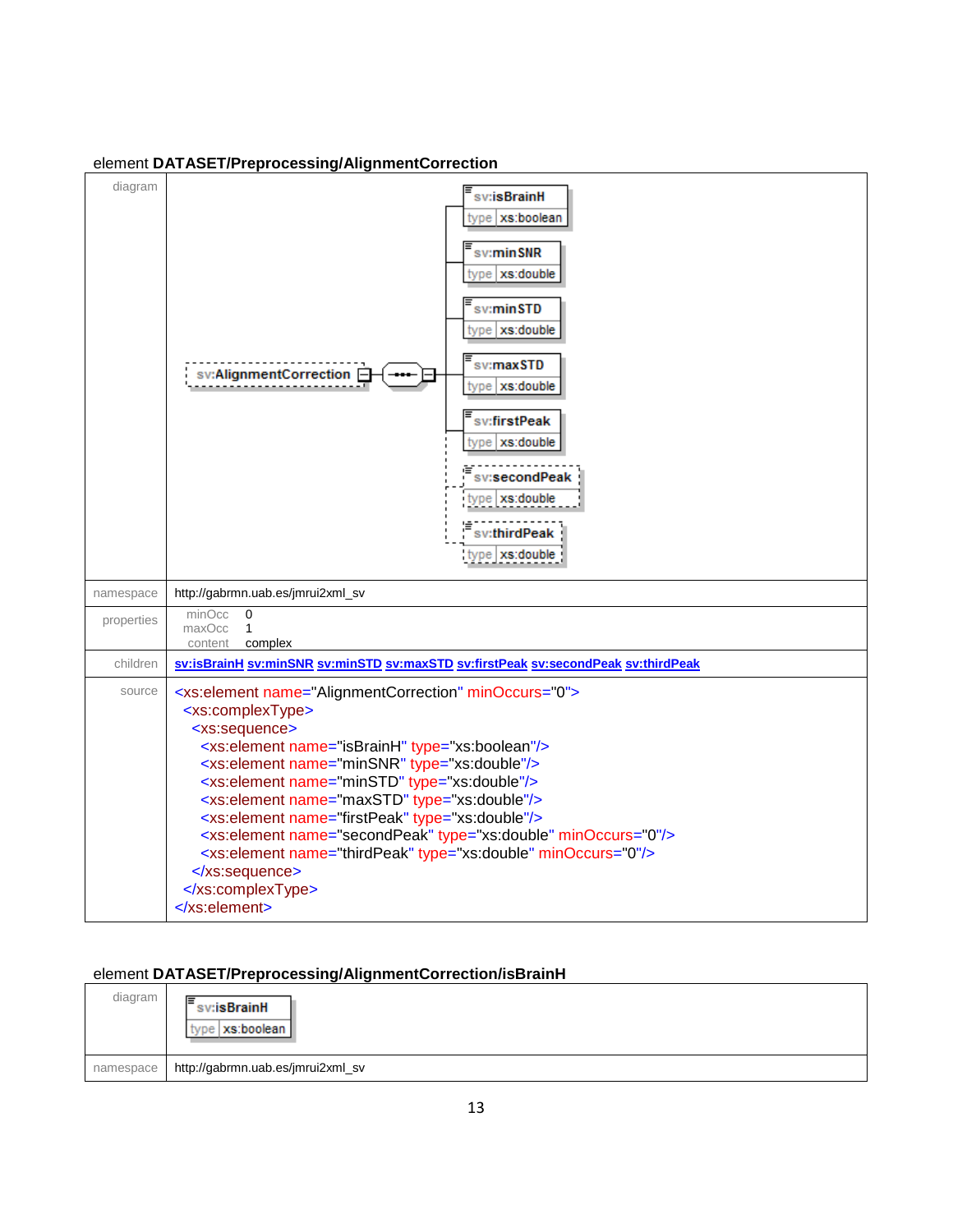|            | type   xs:boolean                                                    |
|------------|----------------------------------------------------------------------|
| properties | content simple                                                       |
|            | source   <xs:element name="isBrainH" type="xs:boolean"></xs:element> |

#### <span id="page-14-0"></span>element **DATASET/Preprocessing/AlignmentCorrection/minSNR**

| diagram    | lΞ<br>sv:minSNR<br>type   xs:double                      |
|------------|----------------------------------------------------------|
| namespace  | http://gabrmn.uab.es/jmrui2xml_sv                        |
| type       | xs:double                                                |
| properties | simple<br>content                                        |
| source     | <xs:element name="minSNR" type="xs:double"></xs:element> |

# <span id="page-14-1"></span>element **DATASET/Preprocessing/AlignmentCorrection/minSTD**

| diagram    | lΞ<br>sv:minSTD<br>type   xs:double                      |
|------------|----------------------------------------------------------|
| namespace  | http://gabrmn.uab.es/jmrui2xml_sv                        |
| type       | xs:double                                                |
| properties | simple<br>content                                        |
| source     | <xs:element name="minSTD" type="xs:double"></xs:element> |

# <span id="page-14-2"></span>element **DATASET/Preprocessing/AlignmentCorrection/maxSTD**

| diagram    | ⊫<br>sv:maxSTD<br>type   xs:double                       |
|------------|----------------------------------------------------------|
| namespace  | http://gabrmn.uab.es/jmrui2xml_sv                        |
| type       | xs:double                                                |
| properties | simple<br>content                                        |
| source     | <xs:element name="maxSTD" type="xs:double"></xs:element> |

# <span id="page-14-3"></span>element **DATASET/Preprocessing/AlignmentCorrection/firstPeak**

| diagram   | ⊫<br>sv:firstPeak<br>pe   xs:double |
|-----------|-------------------------------------|
| namespace | http://gabrmn.uab.es/jmrui2xml_sv   |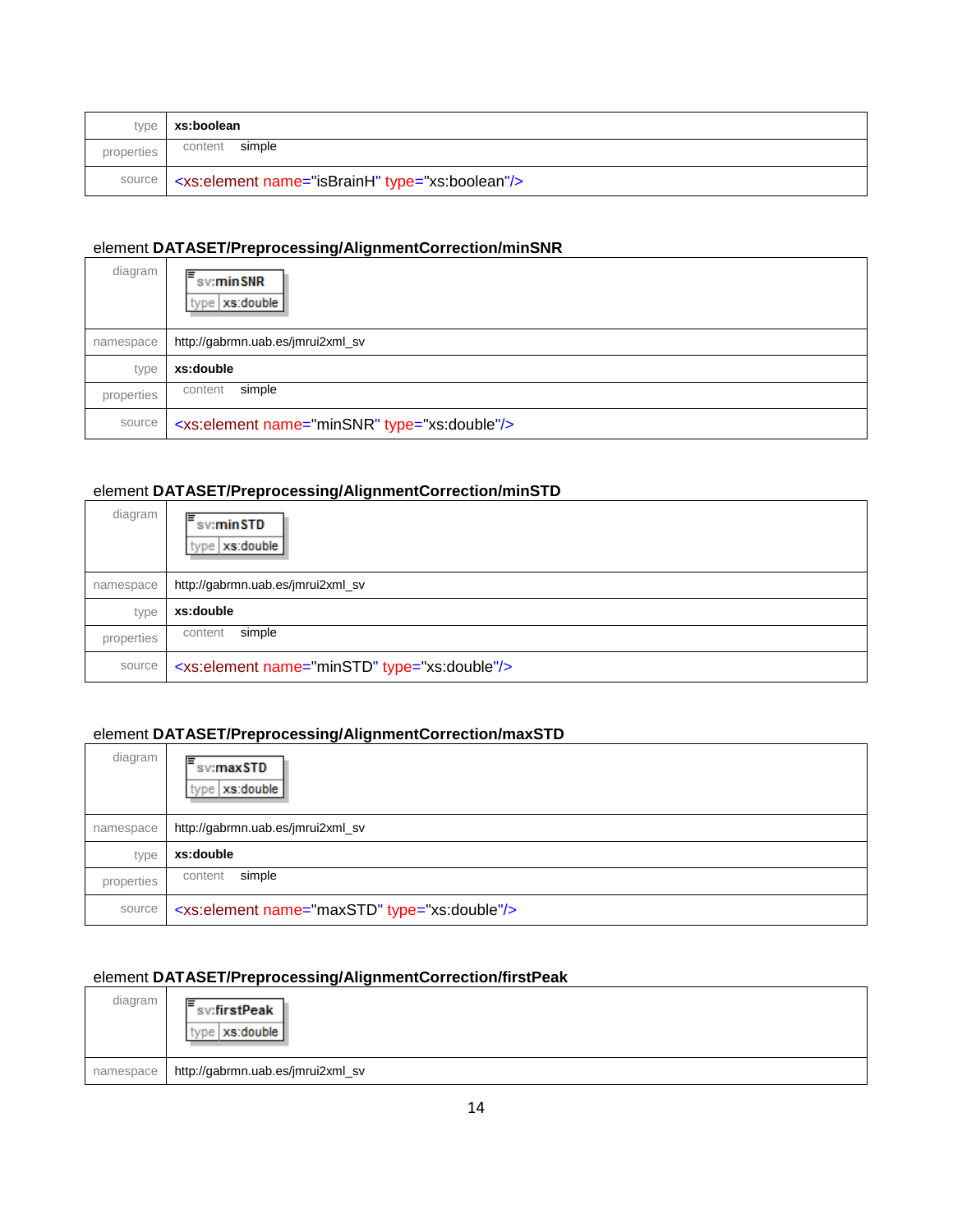| type       | xs:double                                                            |
|------------|----------------------------------------------------------------------|
| properties | simple<br>content                                                    |
|            | source   <xs:element name="firstPeak" type="xs:double"></xs:element> |

#### <span id="page-15-1"></span>element **DATASET/Preprocessing/AlignmentCorrection/secondPeak**

| diagram    | 喧<br>sv:secondPeak<br>type   xs:double                                     |
|------------|----------------------------------------------------------------------------|
| namespace  | http://gabrmn.uab.es/jmrui2xml_sv                                          |
| type       | xs:double                                                                  |
| properties | $minOcc$ 0<br>maxOcc<br>simple<br>content                                  |
| source     | <xs:element minoccurs="0" name="secondPeak" type="xs:double"></xs:element> |

# <span id="page-15-2"></span>element **DATASET/Preprocessing/AlignmentCorrection/thirdPeak**

| diagram    | 這<br>sv:thirdPeak<br>type   xs:double                                     |
|------------|---------------------------------------------------------------------------|
| namespace  | http://gabrmn.uab.es/jmrui2xml_sv                                         |
| type       | xs:double                                                                 |
| properties | $minOcc$ 0<br>maxOcc<br>simple<br>content                                 |
| source     | <xs:element minoccurs="0" name="thirdPeak" type="xs:double"></xs:element> |

# <span id="page-15-0"></span>element **DATASET/Preprocessing/AdditionalInformation**

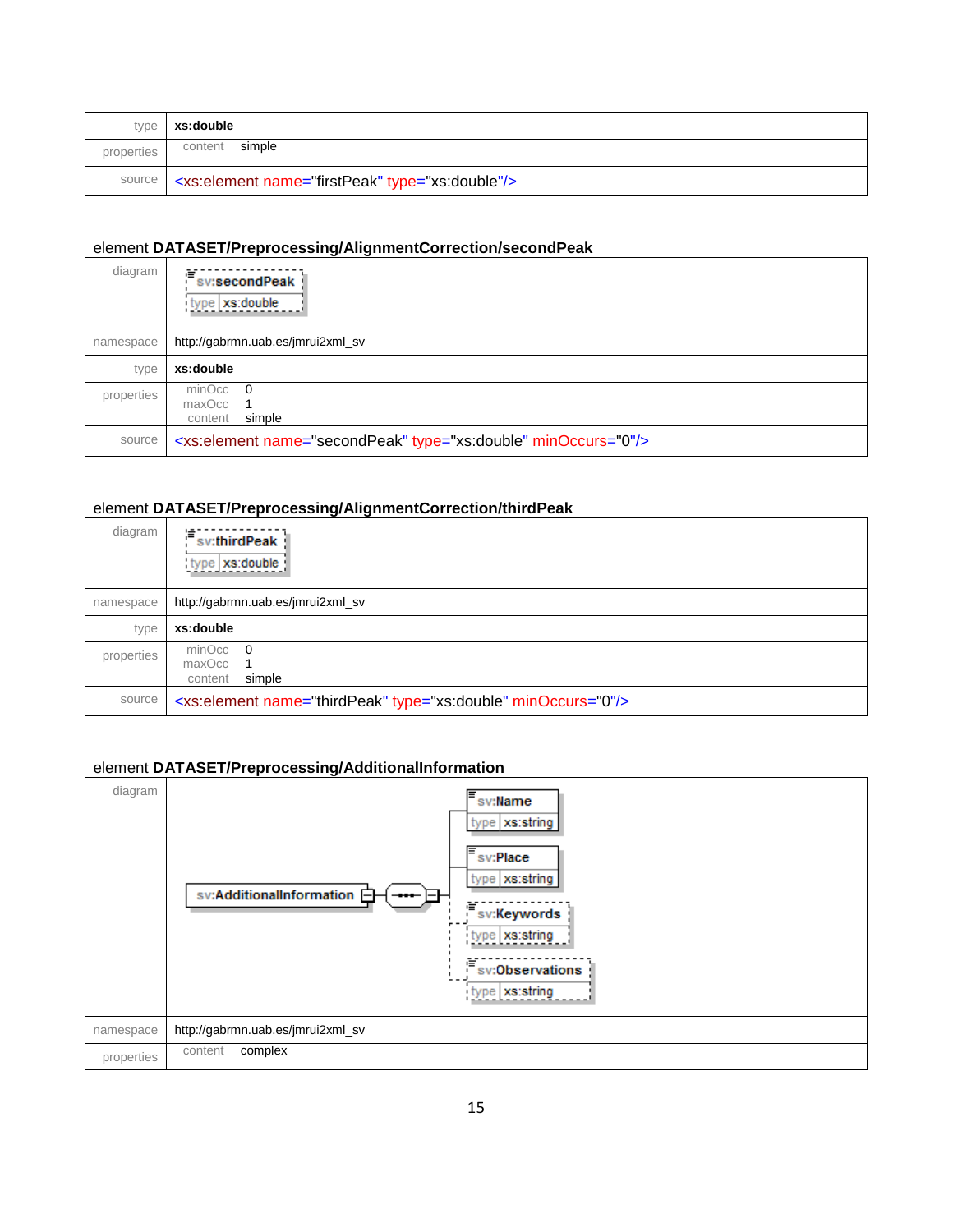| children | sv:Name sv:Place sv:Keywords sv:Observations                                                                                                                                                                                                                                                                                                                                                                                                                                                       |  |  |  |  |
|----------|----------------------------------------------------------------------------------------------------------------------------------------------------------------------------------------------------------------------------------------------------------------------------------------------------------------------------------------------------------------------------------------------------------------------------------------------------------------------------------------------------|--|--|--|--|
| source   | <xs:element name="AdditionalInformation"><br/><xs:complextype><br/><xs:sequence><br/><xs:element name="Name" type="xs:string"></xs:element><br/><xs:element name="Place" type="xs:string"></xs:element><br/><xs:element minoccurs="0" name="Keywords" type="xs:string"></xs:element><br/><xs:element minoccurs="0" name="Observations" type="xs:string"></xs:element><br/><math>\langle</math>xs:sequence&gt;<br/></xs:sequence></xs:complextype><br/><math>\le</math>/xs:element&gt;</xs:element> |  |  |  |  |

# <span id="page-16-0"></span>element **DATASET/Preprocessing/AdditionalInformation/Name**

| diagram    | ⊫<br>sv:Name<br>type   xs:string                       |  |  |  |  |  |
|------------|--------------------------------------------------------|--|--|--|--|--|
| namespace  | http://gabrmn.uab.es/jmrui2xml_sv                      |  |  |  |  |  |
| type       | xs:string                                              |  |  |  |  |  |
| properties | simple<br>content                                      |  |  |  |  |  |
| source     | <xs:element name="Name" type="xs:string"></xs:element> |  |  |  |  |  |

# <span id="page-16-1"></span>element **DATASET/Preprocessing/AdditionalInformation/Place**

| diagram    | sv:Place<br>type   xs:string                            |  |  |  |  |  |
|------------|---------------------------------------------------------|--|--|--|--|--|
| namespace  | http://gabrmn.uab.es/jmrui2xml_sv                       |  |  |  |  |  |
| type       | xs:string                                               |  |  |  |  |  |
| properties | simple<br>content                                       |  |  |  |  |  |
| source     | <xs:element name="Place" type="xs:string"></xs:element> |  |  |  |  |  |

# <span id="page-16-2"></span>element **DATASET/Preprocessing/AdditionalInformation/Keywords**

| diagram    | sv:Keywords<br>type xs:string                                            |  |  |  |  |
|------------|--------------------------------------------------------------------------|--|--|--|--|
| namespace  | http://gabrmn.uab.es/jmrui2xml_sv                                        |  |  |  |  |
| type       | xs:string                                                                |  |  |  |  |
| properties | $minOcc$ 0<br>maxOcc<br>simple<br>content                                |  |  |  |  |
| source     | <xs:element minoccurs="0" name="Keywords" type="xs:string"></xs:element> |  |  |  |  |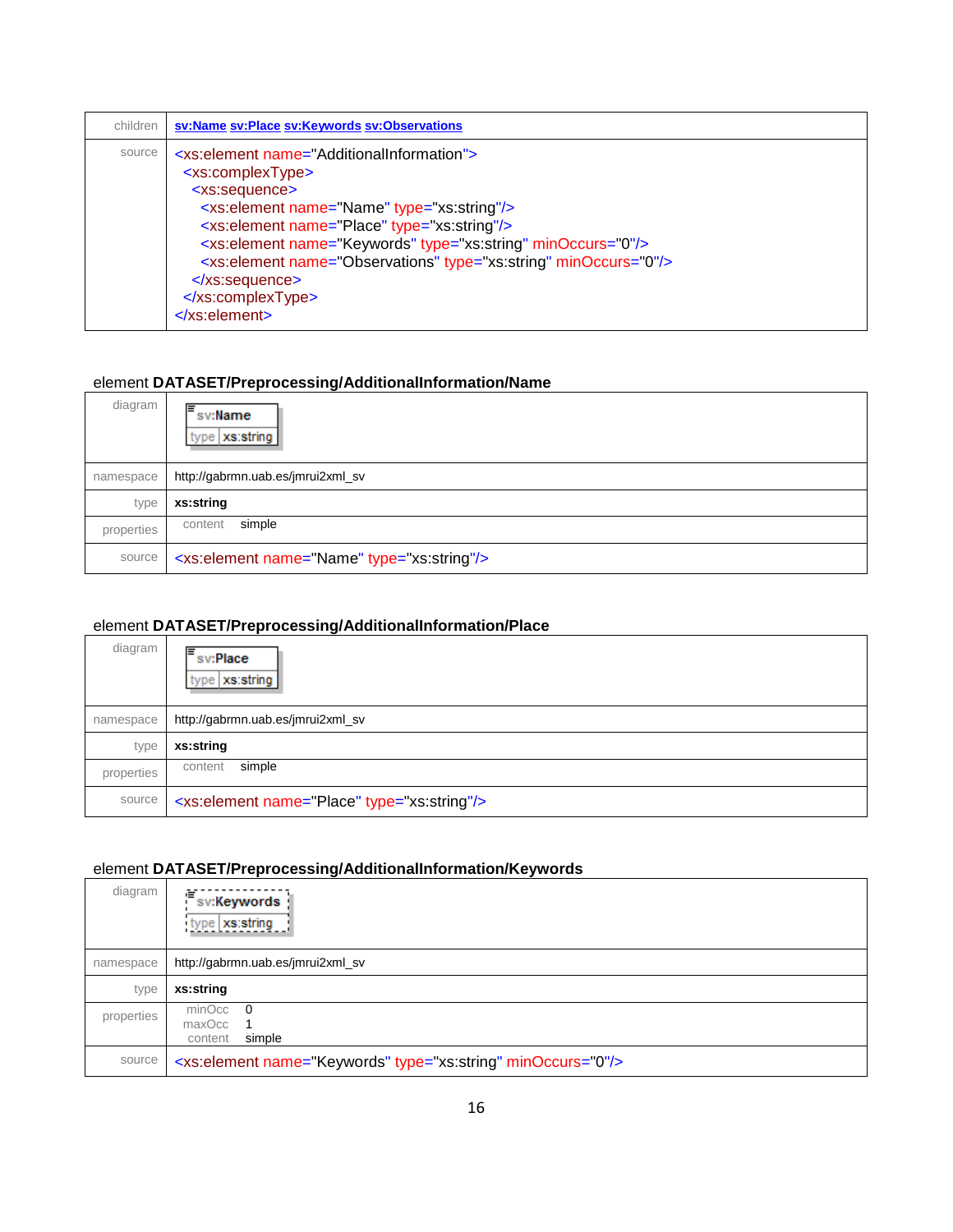#### <span id="page-17-1"></span>element **DATASET/Preprocessing/AdditionalInformation/Observations**

| diagram    | 喧<br>sv:Observations<br>type xs:string                                       |  |  |  |  |  |
|------------|------------------------------------------------------------------------------|--|--|--|--|--|
| namespace  | http://gabrmn.uab.es/jmrui2xml_sv                                            |  |  |  |  |  |
| type       | xs:string                                                                    |  |  |  |  |  |
| properties | $minOcc$ 0<br>maxOcc 1<br>simple<br>content                                  |  |  |  |  |  |
| source     | <xs:element minoccurs="0" name="Observations" type="xs:string"></xs:element> |  |  |  |  |  |

#### <span id="page-17-0"></span>element **DATASET/Voxel**

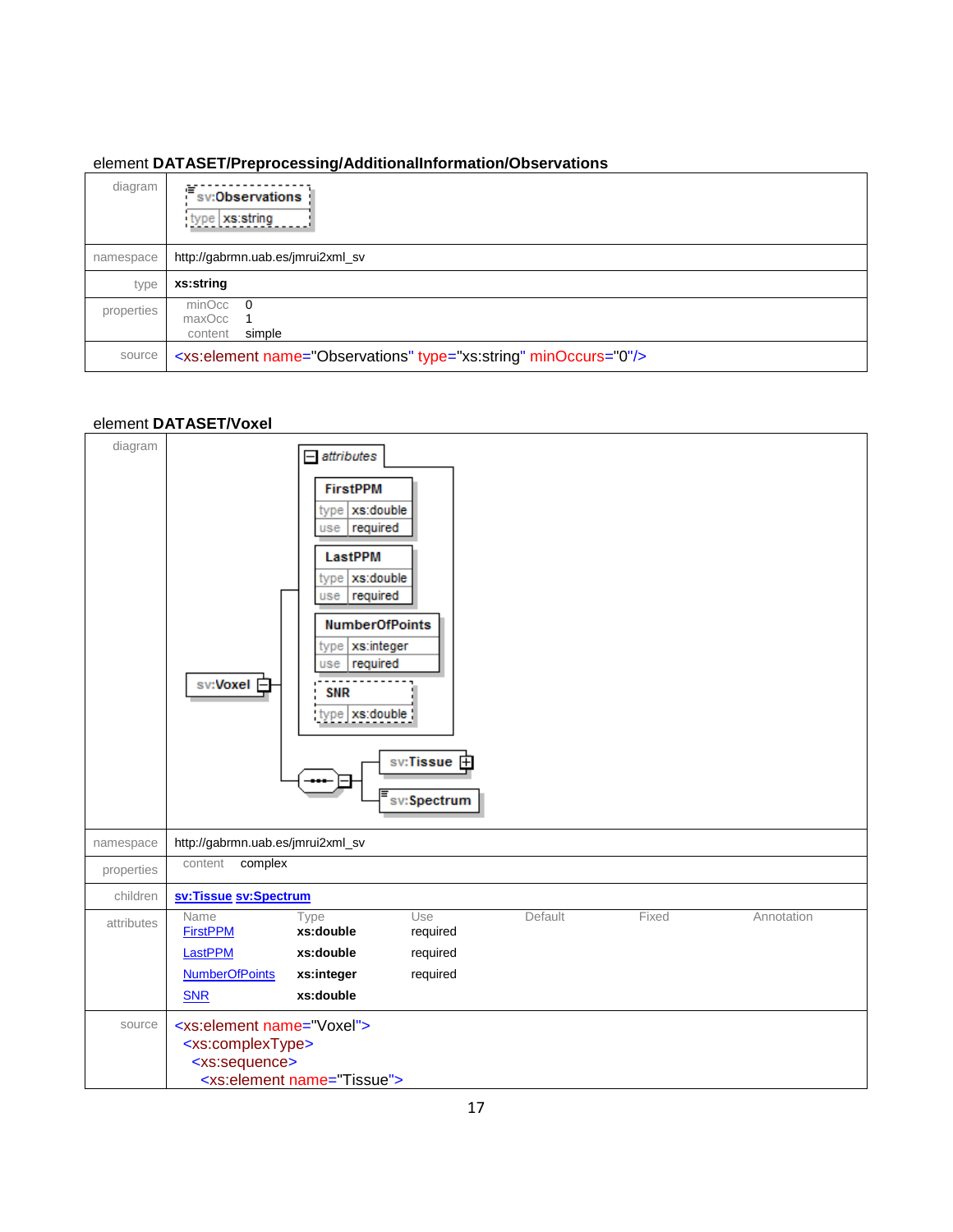| <xs:complextype></xs:complextype>                                                    |
|--------------------------------------------------------------------------------------|
| <xs:attribute name="Type" type="xs:string"></xs:attribute>                           |
| $\langle x \rangle$ s:complexType>                                                   |
| $\langle$ xs:element                                                                 |
| <xs:element name="Spectrum"></xs:element>                                            |
| $\langle$ xs:sequence>                                                               |
| <xs:attribute name="FirstPPM" type="xs:double" use="required"></xs:attribute>        |
| <xs:attribute name="LastPPM" type="xs:double" use="required"></xs:attribute>         |
| <xs:attribute name="NumberOfPoints" type="xs:integer" use="required"></xs:attribute> |
| <xs:attribute name="SNR" type="xs:double"></xs:attribute>                            |
|                                                                                      |
| $\le$ /xs:element>                                                                   |
|                                                                                      |

#### <span id="page-18-1"></span>attribute **DATASET/Voxel/@FirstPPM**

| type       | xs:double                                                                              |
|------------|----------------------------------------------------------------------------------------|
| properties | required<br>use                                                                        |
|            | source   <xs:attribute name="FirstPPM" type="xs:double" use="required"></xs:attribute> |

#### <span id="page-18-2"></span>attribute **DATASET/Voxel/@LastPPM**

| type       | xs:double                                                                             |  |  |  |  |
|------------|---------------------------------------------------------------------------------------|--|--|--|--|
| properties | required<br>use                                                                       |  |  |  |  |
|            | source   <xs:attribute name="LastPPM" type="xs:double" use="required"></xs:attribute> |  |  |  |  |

## <span id="page-18-3"></span>attribute **DATASET/Voxel/@NumberOfPoints**

| type       | xs:integer                                                                                    |
|------------|-----------------------------------------------------------------------------------------------|
| properties | required<br>use                                                                               |
|            | source   <xs:attribute name="NumberOfPoints" type="xs:integer" use="required"></xs:attribute> |

## <span id="page-18-4"></span>attribute **DATASET/Voxel/@SNR**

| type xs:double                                                     |
|--------------------------------------------------------------------|
| source   <xs:attribute name="SNR" type="xs:double"></xs:attribute> |

#### <span id="page-18-0"></span>element **DATASET/Voxel/Tissue**

| diagram   | $=$ attributes<br>sv:Tissue 白<br>Type<br>type xs:string |
|-----------|---------------------------------------------------------|
| namespace | http://gabrmn.uab.es/jmrui2xml_sv                       |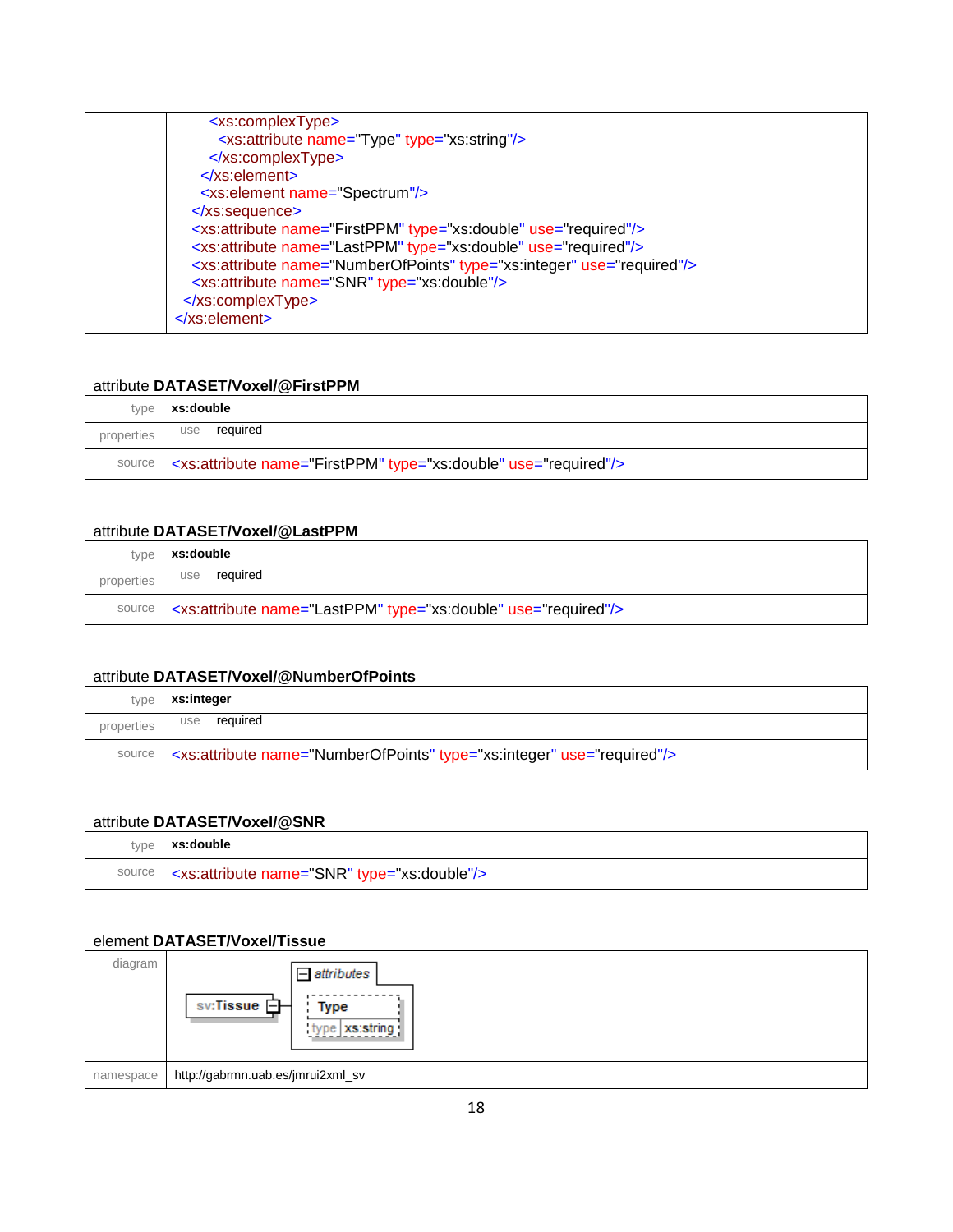| properties | content                                                                                                                                                                                         | complex           |     |         |       |            |
|------------|-------------------------------------------------------------------------------------------------------------------------------------------------------------------------------------------------|-------------------|-----|---------|-------|------------|
| attributes | Name<br><b>Type</b>                                                                                                                                                                             | Type<br>xs:string | Use | Default | Fixed | Annotation |
|            | <xs:element name="Tissue"><br/>source<br/><xs:complextype><br/><xs:attribute name="Type" type="xs:string"></xs:attribute><br/></xs:complextype><br/><math>\langle</math>xs:element</xs:element> |                   |     |         |       |            |

# <span id="page-19-2"></span>attribute **DATASET/Voxel/Tissue/@Type**

| type   xs:string                                                    |
|---------------------------------------------------------------------|
| source   <xs:attribute name="Type" type="xs:string"></xs:attribute> |

# <span id="page-19-1"></span>element **DATASET/Voxel/Spectrum**

| diagram   | sv:Spectrum                                        |
|-----------|----------------------------------------------------|
| namespace | http://gabrmn.uab.es/jmrui2xml_sv                  |
|           | source   <xs:element name="Spectrum"></xs:element> |

# <span id="page-19-0"></span>element **DATASET/Grid**

| diagram    | sv: <b>Voxel F</b><br>sv:Grid<br>1 ແ                                                                                                                                                                                                                                                                                                                                                                                                                                                                                                                                                                                                                                                                                                                                                                                                      |
|------------|-------------------------------------------------------------------------------------------------------------------------------------------------------------------------------------------------------------------------------------------------------------------------------------------------------------------------------------------------------------------------------------------------------------------------------------------------------------------------------------------------------------------------------------------------------------------------------------------------------------------------------------------------------------------------------------------------------------------------------------------------------------------------------------------------------------------------------------------|
| namespace  | http://gabrmn.uab.es/jmrui2xml_sv                                                                                                                                                                                                                                                                                                                                                                                                                                                                                                                                                                                                                                                                                                                                                                                                         |
| properties | complex<br>content                                                                                                                                                                                                                                                                                                                                                                                                                                                                                                                                                                                                                                                                                                                                                                                                                        |
| children   | sv:Voxel                                                                                                                                                                                                                                                                                                                                                                                                                                                                                                                                                                                                                                                                                                                                                                                                                                  |
| source     | $\leq$ xs: element name = Grid" ><br><xs:complextype><br/><xs:sequence><br/><xs:element maxoccurs="unbounded" name="Voxel"><br/><xs:complextype><br/><xs:sequence><br/><xs:element name="Tissue"><br/><xs:complextype><br/><xs:attribute name="Type" type="xs:string"></xs:attribute><br/></xs:complextype><br/><math>\langle</math>xs:element&gt;<br/><xs:element name="Spectrum"></xs:element><br/></xs:element></xs:sequence><br/><xs:attribute name="FirstPPM" type="xs:double" use="required"></xs:attribute><br/><xs:attribute name="LastPPM" type="xs:double" use="required"></xs:attribute><br/><xs:attribute name="NumberOfPoints" type="xs:integer" use="required"></xs:attribute><br/><xs:attribute name="Xaxis" type="xs:integer" use="required"></xs:attribute></xs:complextype></xs:element></xs:sequence></xs:complextype> |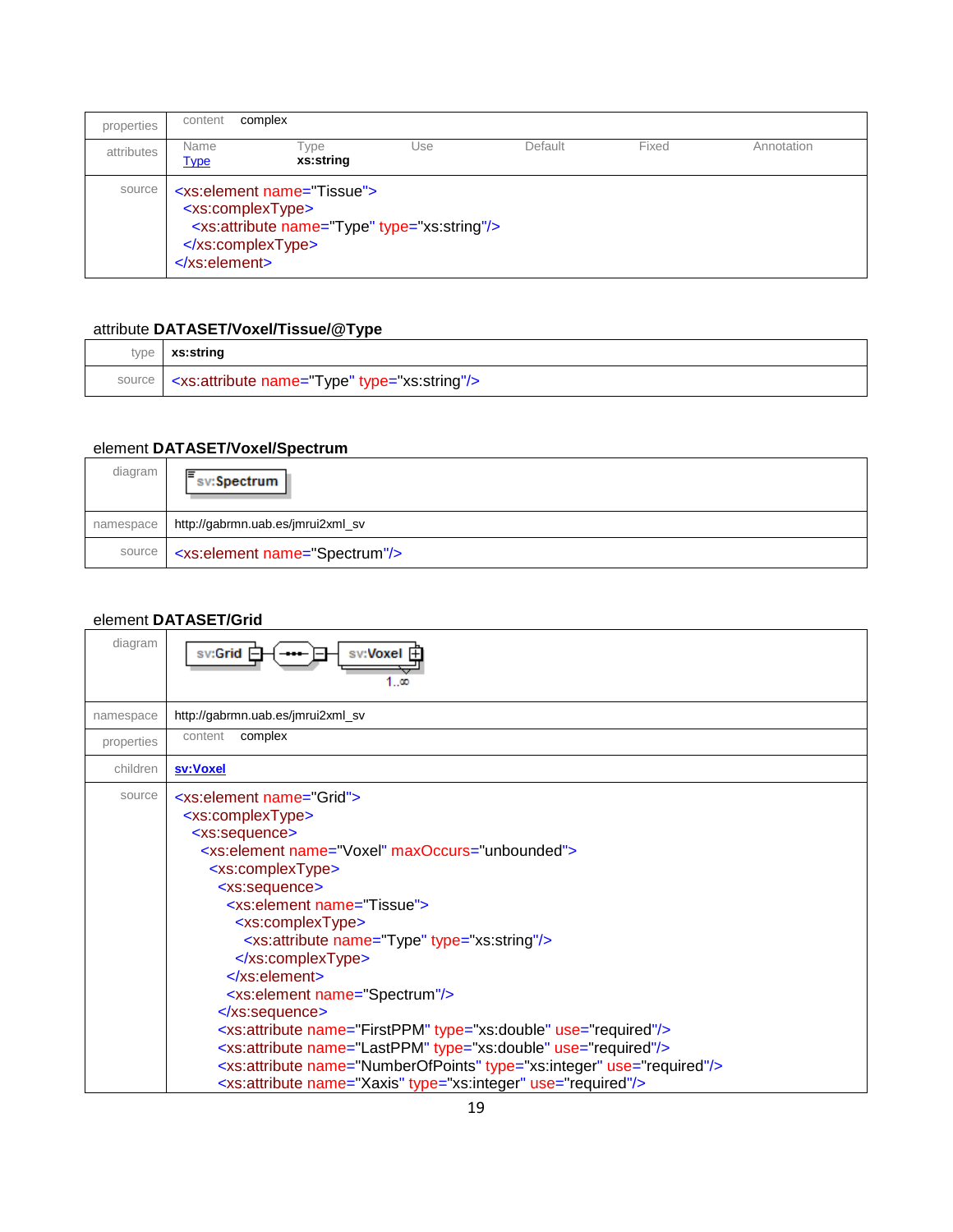| <xs:attribute name="Yaxis" type="xs:integer" use="required"></xs:attribute> |
|-----------------------------------------------------------------------------|
| <xs:attribute name="Zaxis" type="xs:integer" use="required"></xs:attribute> |
| <xs:attribute name="SNR" type="xs:double"></xs:attribute>                   |
| $\langle x \rangle$ s:complexType>                                          |
| $\langle$ xs:element                                                        |
| $\langle$ xs:sequence>                                                      |
|                                                                             |
| $\langle$ xs:element                                                        |
|                                                                             |

#### <span id="page-20-0"></span>element **DATASET/Grid/Voxel**

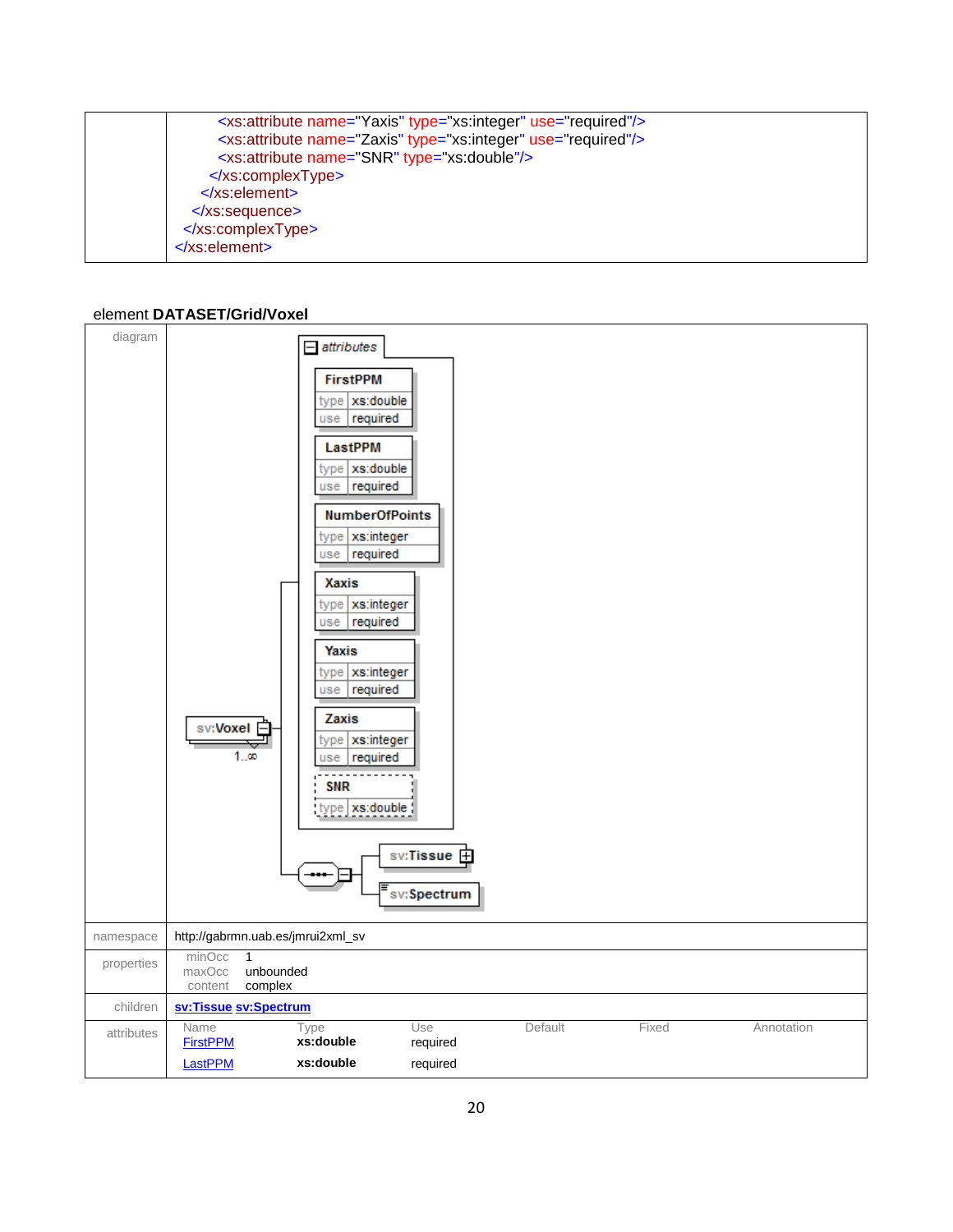|        | <b>NumberOfPoints</b>             | xs:integer                                | required                                                                             |
|--------|-----------------------------------|-------------------------------------------|--------------------------------------------------------------------------------------|
|        | <b>Xaxis</b>                      | xs:integer                                | required                                                                             |
|        | Yaxis                             | xs:integer                                | required                                                                             |
|        | <b>Zaxis</b>                      | xs:integer                                | required                                                                             |
|        | <b>SNR</b>                        | xs:double                                 |                                                                                      |
| source |                                   |                                           | <xs:element maxoccurs="unbounded" name="Voxel"></xs:element>                         |
|        | <xs:complextype></xs:complextype> |                                           |                                                                                      |
|        | <xs:sequence></xs:sequence>       |                                           |                                                                                      |
|        |                                   | <xs:element name="Tissue"></xs:element>   |                                                                                      |
|        | <xs:complextype></xs:complextype> |                                           |                                                                                      |
|        |                                   |                                           | <xs:attribute name="Type" type="xs:string"></xs:attribute>                           |
|        |                                   |                                           |                                                                                      |
|        | $\langle$ xs:element>             |                                           |                                                                                      |
|        |                                   | <xs:element name="Spectrum"></xs:element> |                                                                                      |
|        | $\langle$ xs:sequence>            |                                           | <xs:attribute name="FirstPPM" type="xs:double" use="required"></xs:attribute>        |
|        |                                   |                                           | <xs:attribute name="LastPPM" type="xs:double" use="required"></xs:attribute>         |
|        |                                   |                                           | <xs:attribute name="NumberOfPoints" type="xs:integer" use="required"></xs:attribute> |
|        |                                   |                                           | <xs:attribute name="Xaxis" type="xs:integer" use="required"></xs:attribute>          |
|        |                                   |                                           | <xs:attribute name="Yaxis" type="xs:integer" use="required"></xs:attribute>          |
|        |                                   |                                           | <xs:attribute name="Zaxis" type="xs:integer" use="required"></xs:attribute>          |
|        |                                   |                                           | <xs:attribute name="SNR" type="xs:double"></xs:attribute>                            |
|        |                                   |                                           |                                                                                      |
|        | $\le$ /xs:element>                |                                           |                                                                                      |
|        |                                   |                                           |                                                                                      |

### <span id="page-21-0"></span>attribute **DATASET/Grid/Voxel/@FirstPPM**

| type       | xs:double                                                                              |  |
|------------|----------------------------------------------------------------------------------------|--|
| properties | required<br>use                                                                        |  |
|            | source   <xs:attribute name="FirstPPM" type="xs:double" use="required"></xs:attribute> |  |

#### <span id="page-21-1"></span>attribute **DATASET/Grid/Voxel/@LastPPM**

| type       | xs:double                                                                             |  |
|------------|---------------------------------------------------------------------------------------|--|
| properties | required<br>use                                                                       |  |
|            | source   <xs:attribute name="LastPPM" type="xs:double" use="required"></xs:attribute> |  |

## <span id="page-21-2"></span>attribute **DATASET/Grid/Voxel/@NumberOfPoints**

| type       | xs:integer                                                                           |  |
|------------|--------------------------------------------------------------------------------------|--|
| properties | required<br>use                                                                      |  |
| source     | <xs:attribute name="NumberOfPoints" type="xs:integer" use="required"></xs:attribute> |  |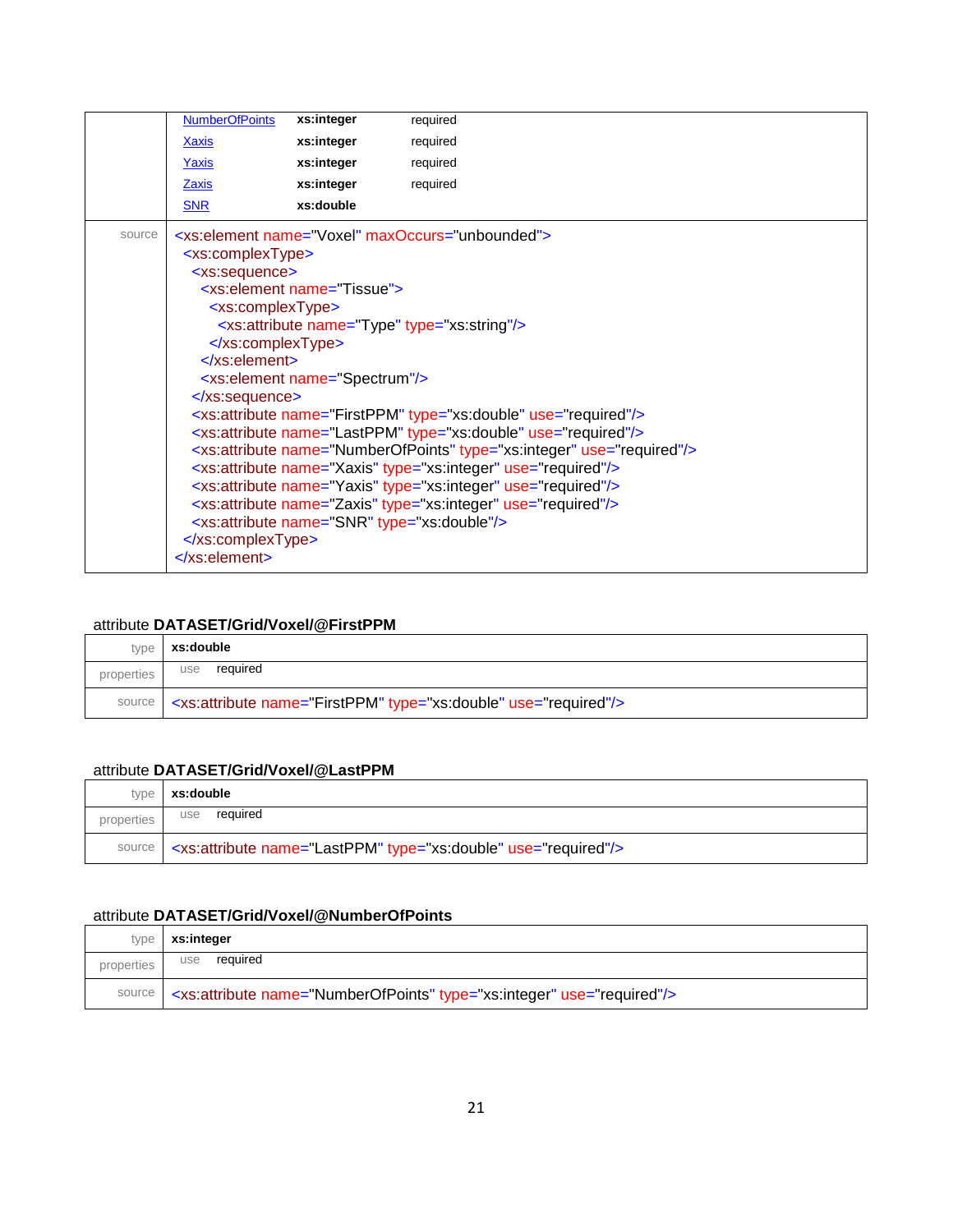## <span id="page-22-1"></span>attribute **DATASET/Grid/Voxel/@Xaxis**

| type       | xs:integer                                                                       |  |
|------------|----------------------------------------------------------------------------------|--|
| properties | required<br>use                                                                  |  |
|            | source   <xs: attribute="" name="Xaxis" type="xs: integer" use="required"></xs:> |  |

## <span id="page-22-2"></span>attribute **DATASET/Grid/Voxel/@Yaxis**

| type       | xs:integer                                                                           |  |
|------------|--------------------------------------------------------------------------------------|--|
| properties | required<br>use                                                                      |  |
|            | source   <xs:attribute name="Yaxis" type="xs:integer" use="required"></xs:attribute> |  |

#### <span id="page-22-3"></span>attribute **DATASET/Grid/Voxel/@Zaxis**

| type       | xs:integer                                                                           |  |
|------------|--------------------------------------------------------------------------------------|--|
| properties | required<br>use                                                                      |  |
|            | source   <xs:attribute name="Zaxis" type="xs:integer" use="required"></xs:attribute> |  |

#### <span id="page-22-4"></span>attribute **DATASET/Grid/Voxel/@SNR**

| type   xs:double                                                 |  |
|------------------------------------------------------------------|--|
| source <xs:attribute name="SNR" type="xs:double"></xs:attribute> |  |

#### <span id="page-22-0"></span>element **DATASET/Grid/Voxel/Tissue**

| diagram    | $=$ attributes<br>$sv:$ Tissue $\Box$<br>Type<br>type   xs:string                                                                                                                     |
|------------|---------------------------------------------------------------------------------------------------------------------------------------------------------------------------------------|
| namespace  | http://gabrmn.uab.es/jmrui2xml_sv                                                                                                                                                     |
| properties | complex<br>content                                                                                                                                                                    |
| attributes | Fixed<br>Type<br>Default<br>Use<br>Annotation<br>Name<br>xs:string<br><b>Type</b>                                                                                                     |
| source     | <xs:element name="Tissue"><br/><xs:complextype><br/><xs:attribute name="Type" type="xs:string"></xs:attribute><br/></xs:complextype><br/><math>\le</math>/xs:element&gt;</xs:element> |

# <span id="page-22-5"></span>attribute **DATASET/Grid/Voxel/Tissue/@Type**

type **xs:string**